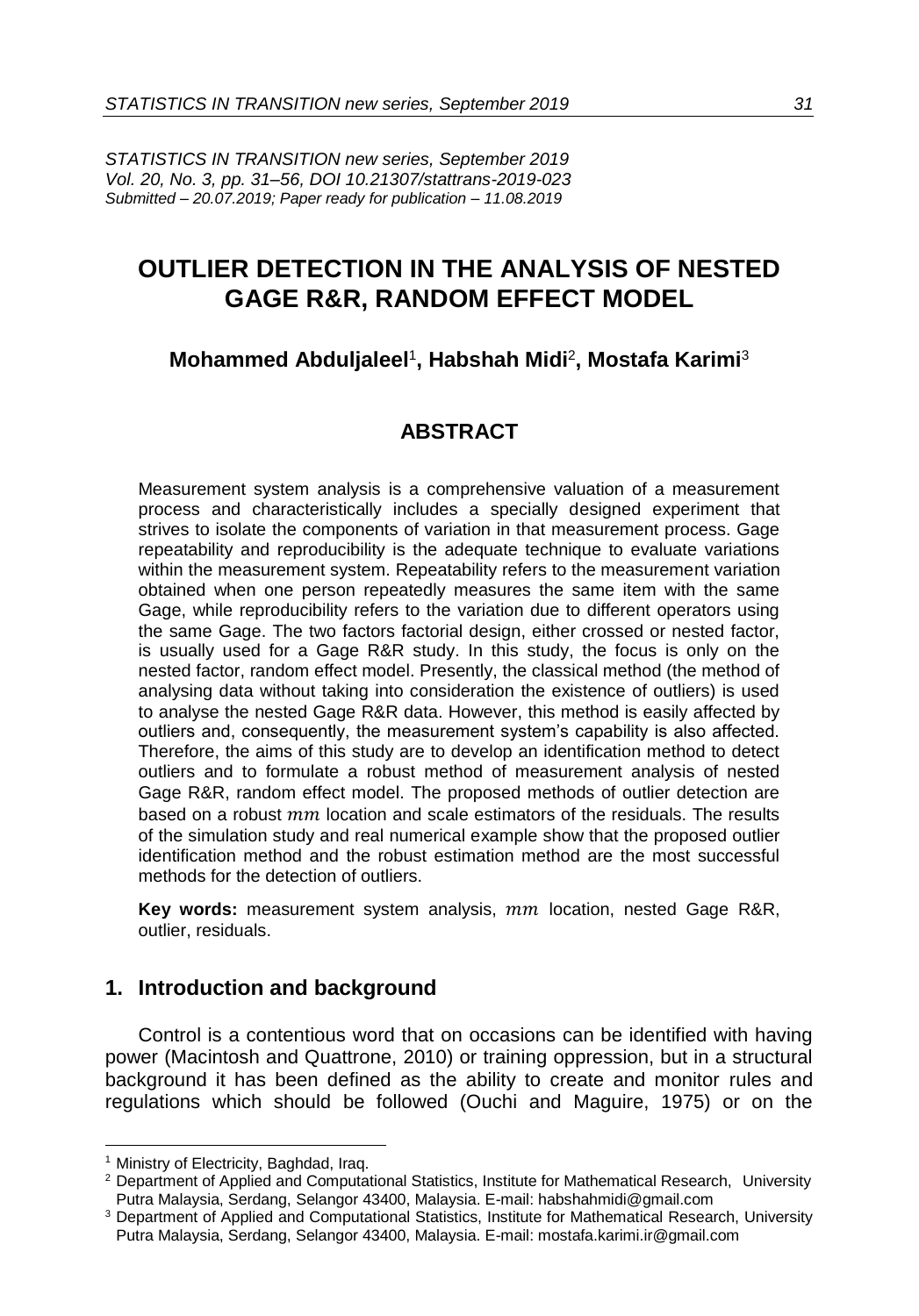opposing, has been seen as a routine, uninteresting task of observing, supervising, measuring and providing feedback (Reeves and Woodward, 1970). Whatever the definition, the concept is viewed by many as the central nervous system of the processes in every organization.

Montgomery (2007) clarified that the quality control system always has been an integral part of virtually all products and services. However, wakefulness of its importance and the introduction of formal methods for quality control and improvement have been an evolutionary development. An important part of the statistical quality control is the six sigma system (Smith, 1993). Six Sigma is a severe, focused and highly effective application of proven quality principles and techniques. Companies operating at six sigma typically spend less than 5 per cent of their profits fixing problems. In contrast with non-six sigma companies, these costs are often extremely high. Companies operating at three or four sigmas typically spend between 25 and 40 per cent of their profits fixing problems (Pyzdek and Keller, 2014). Based on (Kwak and Anbari, 2006), the authors showed that understanding the key features, impediments, and confines of the six sigma method allow organizations to better support their strategic directions and increasing needs for monitoring and training. Although Six Sigma provides assistance over prior approaches to quality management, it also creates new challenges for researchers and experts (Schroeder et al., 2008).

The important part of the six sigma quality is the measurement system analysis (MSA) used to isolate the variation among devices being measured from the error in the measurement system. The measurement system analysis has been the focus of substantial attention because of its ability to determine the level and range of variation in data. In a process that is important to a measurement system, some variation is likely to occur. The measurement system analysis is an important part of a study that is able to determine the amount of variation (Bourne et al., 2007).

To ensure that the measurement system variability is not adversely large, it is necessary to conduct the measurement system analysis (MSA). Such a study can be conducted in virtually any type of manufacturing industry. According to (He et al., 2011), MSA helps to measure the ability of a Gage or measuring device to produce data that support the analyst's decision-making requirements. Also, MSA is an important section of Six Sigma as well as of the ISO/TS 16949 standards. Burdick et al., (2003) showed that Gage repeatability and reproducibility (Gage R&R) is the most common study in MSA to assess the precision of measurement systems.

Awad et al., (2009) and Peruchi et al., (2013) showed that the repeatability represents the variability from the Gage or measurement tool when it is used to measure the same part (with the same operator or setup or in the same time period), whereas reproducibility reveals the variability arising from different operators, setups, or time periods. As stated by (Grejda et al., 2005; Parker et al., 2005; Piratelli-Filho et al., 2012), some works have used repeatability and/or reproducibility perceptions and ignored Gage R&R statistical analysis in matching measurement system variation to process variation. These studies comprise only Gage variability which are lacking to determine whether the measurement system is able to monitor a particular manufacturing process or not. In case the variation of the measurement system is small relative to the variation of the process, the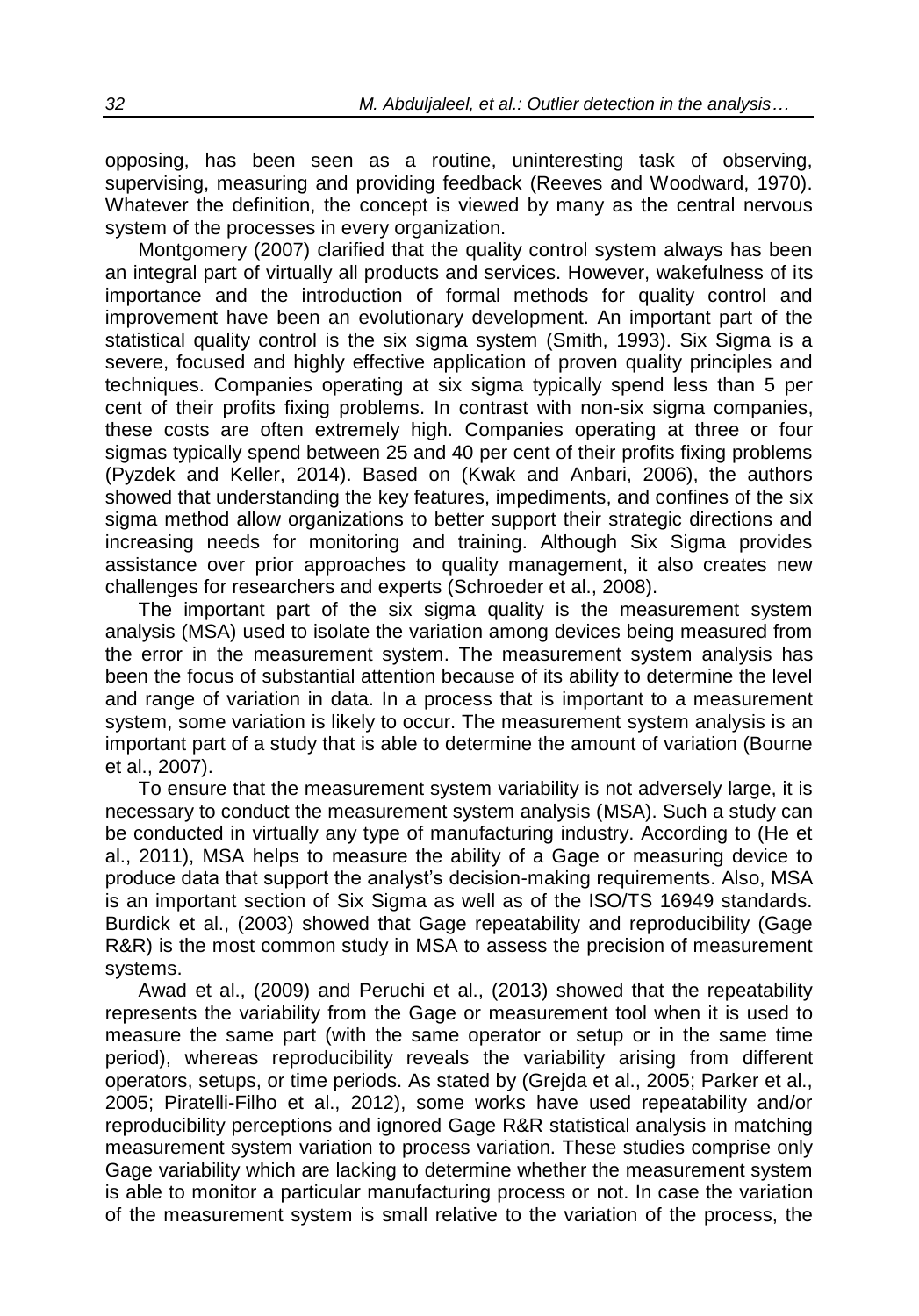measurement system is reflected as acceptable measurements. Furthermore, Gage R&R studies must be performed any time a process is adopted. This is because as the process variation decreases, a once-capable measurement system may now be unqualified. As identified by (Burdick et al., 2003; Wang and Chien, 2010), there are two methods commonly used in the analysis of a Gage R&R study, namely the analysis of variance ANOVA, X bar and R chart. Furthermore, analysts prefer the ANOVA method because it measures the operator-to-part interaction Gage error.

Larsen (2003) extended the univariate Gage R&R study to a common industrial test scenario where multiple features were tested on each device. Providing examples from an industrial application, the author showed that the total yield, false failures and missed false estimates could lead to improvements in the production test process and hence to lower production costs, and finally to customers receiving higher quality products. (Flynn et al., 2009) used regression analysis to analyse the qualified performance capability between two functionally equal but technically different automatic measurement systems. For such accurate measurements as repeatability and reproducibility, the authors found the "pass/fail" criteria for the unit being tested incorrect. Hence, they proposed a methodology based on principal components analysis (PCA) and MANOVA to examine whether there was a statistically significant difference among the measurement systems. He et al., (2011) proposed a PCA-based approach in MSA for the in-process monitoring of all instruments in multisite testing. The approach considers a defective instrument to be one whose statistical distribution of measurements differs significantly from the overall distribution across multiple test tools. Their approach can be implemented as an online monitoring procedure for test instruments so that, until a faulty instrument is identified, production goes continuously. Whereas, Parente et al., (2012) applied univariate and multivariate methods to evaluate the repeatability and reproducibility of the measurement of opposite phase chromatography (RP-HPLC) peptide profiles of excerpts from cheddar cheese. The ability to discriminate different samples was assessed according to the sources of variability in their measurement and analysis procedure. The authors showed that their study had an important impact on the design and analysis of experiments for summarizing of cheese proteolysis. Inferential statistical procedures helped them to analyse the relationships between design variables and proteolysis. In evaluating a measurement system's variation, the most an adequate technique, once an instrument is calibrated, is Gage repeatability and reproducibility Gage R&R (Hoffa and Laux, 2007). The primary purpose of a Gage study is to determine how much variation in the data is due to the measurement system, and whether the measurement system is accomplished by assessing the process performance. The first type of Gage R&R is crossed Gage R&R, which is developed to analyse data from typical measurement system studies. It adopts the most common approach to the appropriate measurement of data with an ANOVA model and evaluates different sources of variation in the measurement system using the variance components in the model. The second type of Gage R&R is the nested Gage R&R, which is developed to measure the system analysis when all operators in the system measure different parts.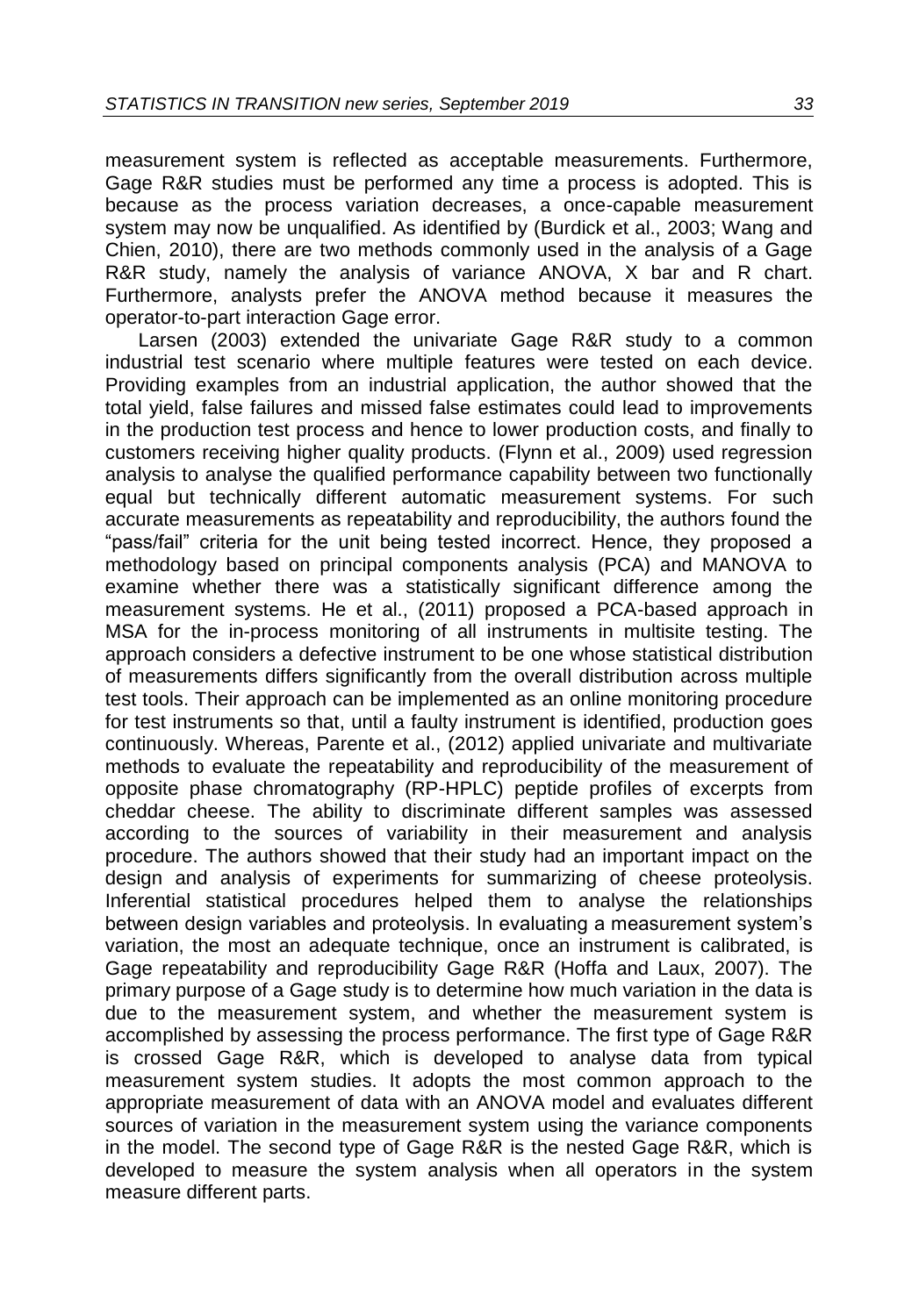### **2. Mathematical model and measurement guality of nested Gage R&R, random effect model**

The nested design is the first option for destructive testing since each operator measures unique parts. If a part can be measured multiple times by different operators, then it is necessary to use the crossed design. In this study, we focus only on the nested design. For the nested experiment, as well as the part is nested within each operator, it is impossible to assess the operator and part interaction. The data of nested Gage R&R is represented as shown in Table 1.

| Operator <i>i</i> | Parts $\boldsymbol{j}_{(i)}$ | Replication                                           | $\overline{y}$ | $S^2$                 |
|-------------------|------------------------------|-------------------------------------------------------|----------------|-----------------------|
|                   | 1                            | $\cdot$ $\mathcal{Y}_{11n}$<br>$y_{111}$<br>$y_{112}$ | $\bar{y}_{11}$ | $\overline{s^2}_{11}$ |
|                   |                              |                                                       |                |                       |
| $\mathbf{1}$      |                              |                                                       |                |                       |
|                   |                              |                                                       |                | $S^2{}_{1p}$          |
|                   | р                            | $y_{1p1}$<br>$y_{1p2} \dots y_{1pn}$                  | $\bar{y}_{1p}$ |                       |
|                   |                              |                                                       |                |                       |
|                   | $\mathbf{1}$                 | $y_{211}$<br>$y_{212}$<br>$\ldots$ , $y_{21n}$        | $\bar{y}_{21}$ | $s^2_{21}$            |
|                   | $\overline{c}$               |                                                       |                |                       |
| $\overline{c}$    |                              |                                                       |                |                       |
|                   |                              |                                                       |                |                       |
|                   | р                            | $y_{2p2} \dots y_{2pn}$<br>$\boldsymbol{y}_{2p1}$     | $\bar{y}_{2p}$ | $S^2{}_{2p}$          |
|                   |                              |                                                       |                |                       |
|                   |                              |                                                       |                |                       |
|                   |                              |                                                       |                |                       |
|                   |                              |                                                       |                |                       |
|                   |                              |                                                       |                |                       |
|                   |                              |                                                       |                |                       |
|                   | 1                            | $y_{o11}$<br>$y_{o12}$ $y_{o1n}$                      | $\bar{y}_{o1}$ | $s^2_{\phantom{2}01}$ |
|                   | $\overline{2}$               |                                                       |                |                       |
| $\mathsf{o}$      |                              |                                                       |                |                       |
|                   |                              |                                                       |                |                       |
|                   | р                            | $y_{op2}$ $y_{opn}$<br>$y_{op1}$                      | $\bar{y}_{op}$ | $S^2{}_{op}$          |

| Table 1. The experimental format for nested Gage R&R data |  |  |  |  |  |  |  |  |
|-----------------------------------------------------------|--|--|--|--|--|--|--|--|
|-----------------------------------------------------------|--|--|--|--|--|--|--|--|

The analysis of variance, random effect model of nested Gage R&R, is represented in Equation 1.

$$
y_{ijk} = \mu + \tau_i + \beta_{j(i)} + \varepsilon_{ijk} \qquad \begin{cases} i = 1,2,3 \dots \dots \dots 0 \\ j = 1,2,3, \dots \dots \dots p \\ k = 1,2,3, \dots \dots \dots n \end{cases} (1)
$$

where

 $\mu$  is the overall mean

 $\tau_i$  is the effect for the  $i_{th}$ operator,  $\tau_i \sim^{iid} N(0, \sigma^2_{\tau})$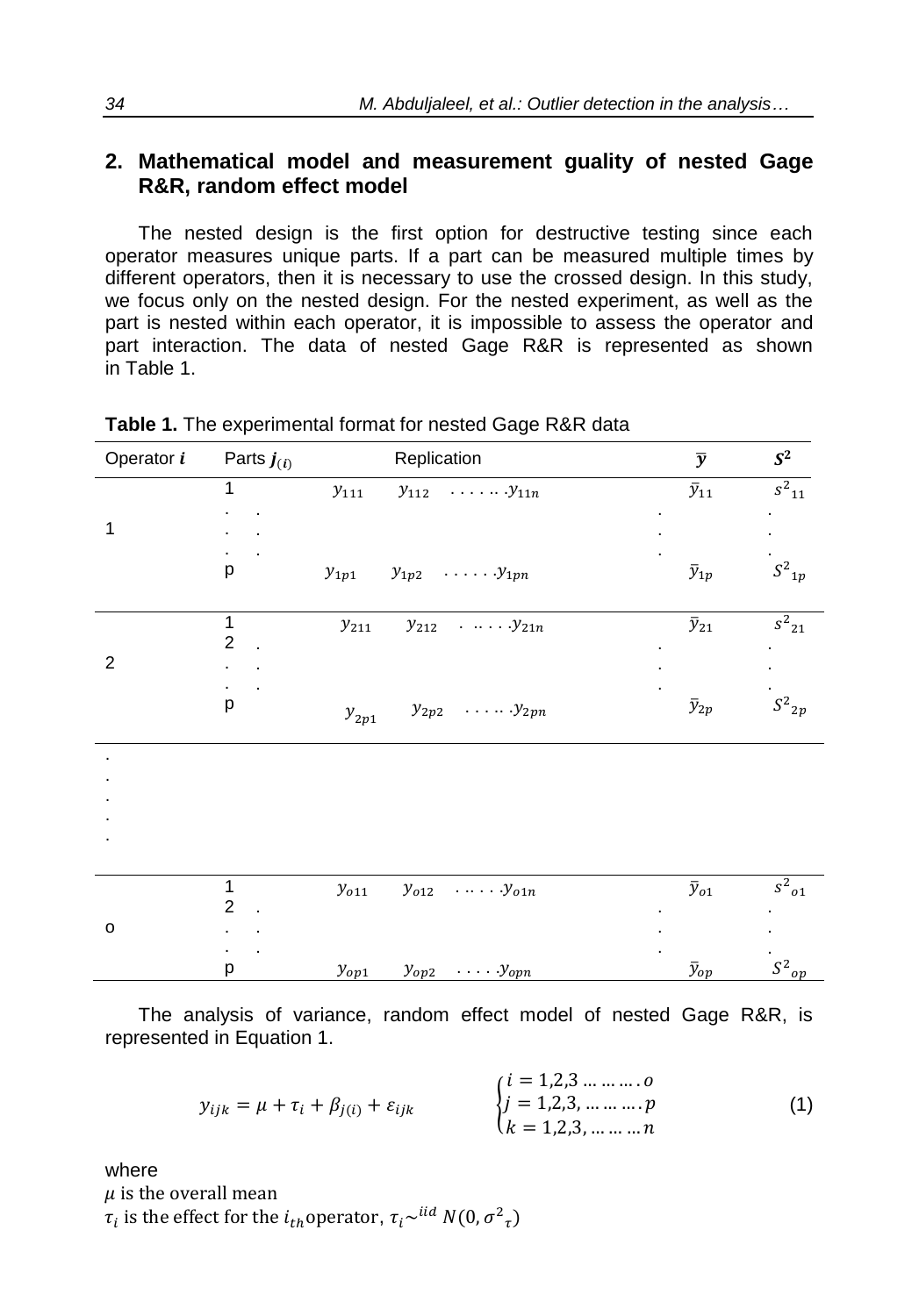$\beta_{j(i)}$  is the effect of the  $j_{th}$  part nested within the  $i_{th}$ operator,  $\beta_{j(i)}{\sim}^{iid}$   $N(0,\sigma^2_{\ \ \beta})$  $\varepsilon_{ijk}$  is random error where  $\varepsilon_{ijk} \sim^{iid} N(0, \sigma^2)$ 

The total variation and the total degree of freedom of the nested design random effect model can be partitioned into three components as follows:

$$
\sum \sum \sum (y_{ijk} - \overline{y}_{..})^2
$$
  
\n
$$
= \sum \sum \sum (y_{ijk} - \overline{y}_{..})^2
$$
  
\n
$$
= \sum \sum \sum (y_{i,k} - \overline{y}_{..})^2 + \sum \sum \sum \sum (\overline{y}_{ij} - \overline{y}_{i..})^2
$$
  
\n
$$
+ \sum \sum \sum (y_{ijk} - \overline{y}_{..})^2
$$
  
\n
$$
= pn \sum (y_{i,k} - \overline{y}_{..})^2
$$
  
\n
$$
+ n \sum \sum \sum (\overline{y}_{ij} - \overline{y}_{..})^2 + \sum \sum \sum (y_{ijk} - \overline{y}_{ij})^2
$$

Partitioning of Degree of Freedom:

 $oppn-1 = (o-1) + o(p-1) + op(n-1)$  $opn-1 = o - 1 + op - p + opn - op$ where:

$$
y_{i..} = \sum_{j} \sum_{k} y_{ijk}; \quad \bar{y}_{i..} = \frac{y_{i..}}{np}
$$

$$
y_{ij.} = \sum_{k} y_{ijk}; \quad \bar{y}_{ij.} = \frac{y_{ij.}}{n}
$$

$$
y_{...} = \sum_{k} \sum_{k} y_{ijk}; \quad \bar{y}_{...} = \frac{y_{...}}{opn}
$$

The Expected Mean Squares of the nested Gage R&R random effect model are presented in Table 2.

#### **Table 2.** Expected Mean Squares

| Mean Squares     | Degree Of Freedom | <b>Expected Mean Squares</b>                            |
|------------------|-------------------|---------------------------------------------------------|
| $MS_{\alpha}$    | $\sigma-1$        | $\sigma^2 + np \sigma^2_{\tau} + n \sigma^2_{\beta(i)}$ |
| $MS_{P(\Omega)}$ | $o(p-1)$          | $\sigma^2 + n \sigma^2_{\beta(i)}$                      |
| MSE              | $op(n-1)$         | $\sigma^2$                                              |

The nested experiment calculations for a total sum of squares ( $SS_{Total}$ ), the sum of squares of the operator ( $SS<sub>0</sub>$ ), the sum of squares of the part nested within operator ( $SS_{part(operator)}$ ) and the sum of a square of error ( $SSE$ ) are shown in Table 3.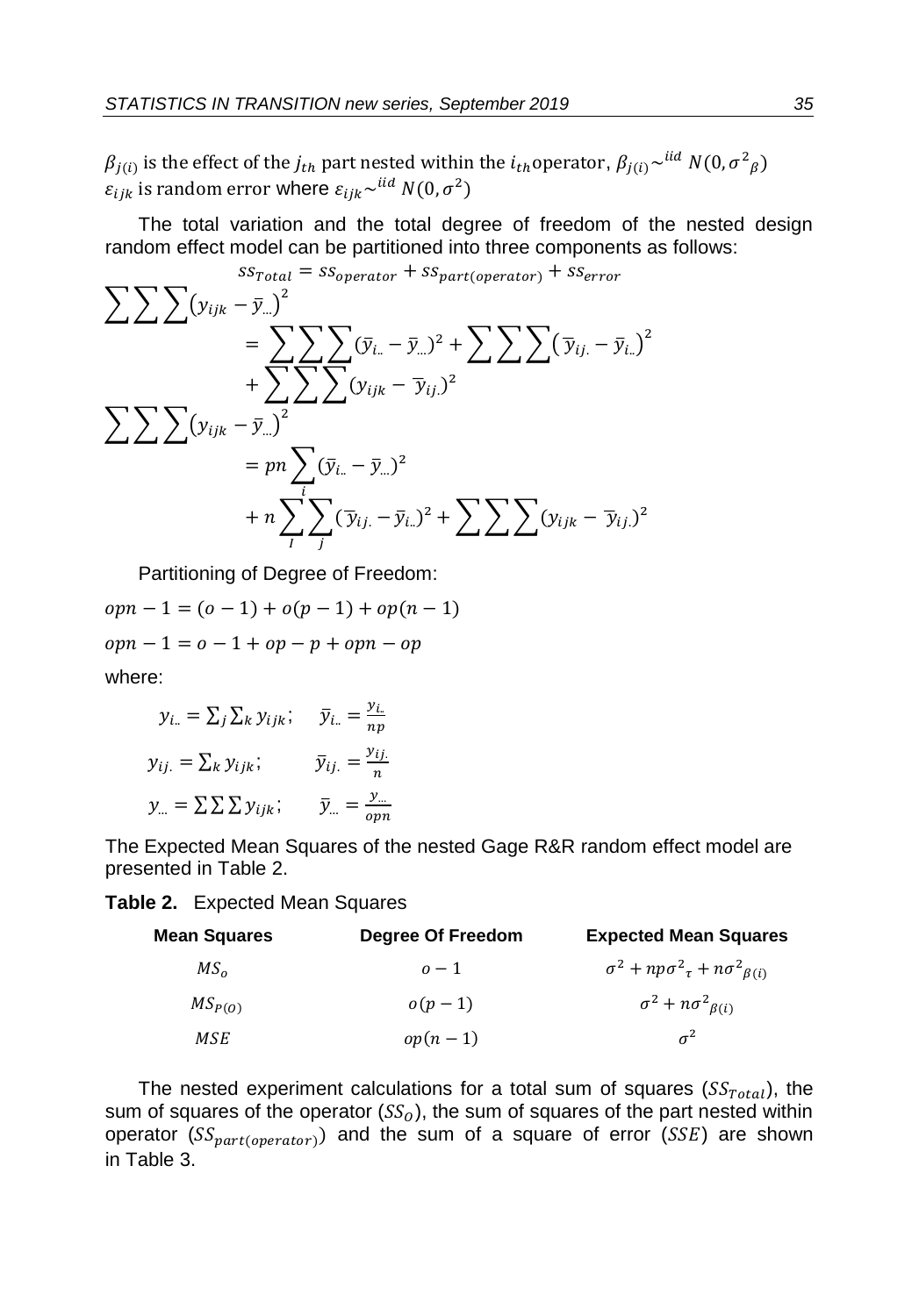**Table 3.** Analysis of variance table for the random effect model for Gage R&R study nested design

| <b>Source</b>        | S.S                                                                                   | D.F      | ΜS                                                                               | F                                  |
|----------------------|---------------------------------------------------------------------------------------|----------|----------------------------------------------------------------------------------|------------------------------------|
| operator             | $ss_{operator} = pn \sum (\bar{y}_{i} - \bar{y}_{})^2$                                | $0-1$    | $MSo = \frac{SS_{operator}}{o-1}$                                                | $F_O = \frac{MSo}{MS_{P(o)}}$      |
| $Parts_{(Operator)}$ | $ss_{part(o)} = n \sum_{i} \sum_{j} (\bar{y}_{ij})$<br>$-\bar{y}_{i.}$ ) <sup>2</sup> | $o(p-1)$ | $\begin{aligned} &MS_{p(o)}\\ &=\frac{SS_{part}}{o(p-1)} \end{aligned}$          | $F_{P(O)} = \frac{MS_{p(O)}}{MSE}$ |
| Error                | $SSE = \Sigma \Sigma (y_{ijk} - \bar{y}_{ij})^2$                                      |          | $\begin{array}{c} op(n-1) \\ \hline \end{array} MSE = \frac{s \cdot S}{op(n-1)}$ |                                    |
| Total                | $ss_{Total} = \Sigma \Sigma (y_{ijk} - \bar{y}_{})^2$                                 | $opn-1$  |                                                                                  |                                    |

As we mentioned previously, nested Gage R&R is a measurement system analysis whereby the variation in the system is due to repeatability and reproducibility. Repeatability is a variation from a measurement instrument and, on the other hand, reproducibility is a variation from the operators using the instrument (Erdmann et al., 2009).

In this design, the interest is to test for the operator effect and the part (operator) effect. The test on the operator effect is expected to be non-significant that implies operators have no difficulty in making consistent measurements.

The part (operator) is anticipated to be significant, which indicates the ability of the Gage/instrument to distinguish between units of measurement.

The following hypothesis and test statistics in Equation 2 are used to test the operator's effect:

 $H_0$ :  $\sigma^2{}_0=0$  (No significant difference between the operator's effects)  $H_1$ :  $\sigma^2{}_O > 0$  (Significant difference between the operator's effects)

Test statistic: 
$$
F = \frac{MS_o}{MS_{P(o)}}
$$
 (2)

The estimated variance of the operator's effect can be formulated as follows:

 $E(MS_0) - E(MSP(o)) = (\sigma^2 + np\sigma^2 + n\sigma^2_{\beta(i)}) \cdot (\sigma^2 + n\sigma^2_{\beta(i)})$  $MS_O - MS_{P(O)} = \hat{\sigma}^2 + np\hat{\sigma}^2_{\tau} + n\hat{\sigma}^2_{\beta(i)} - \hat{\sigma}^2 - n\hat{\sigma}^2_{\beta(i)}$ Therefore:

$$
\hat{\sigma}^2_{\tau} = \frac{MS_0 - MS_{P(O)}}{pn} \tag{3}
$$

 $\hat{\sigma}^2_{\tau}$  is the estimated variance for the operator denoted as  $\hat{\sigma}^2_{operator}$ . The following Equation (4) is used to test the part's effect  $H_0: \sigma^2_{\beta(i)} = 0$  (No significant difference between the parts)  $H_1: \sigma^2_{\beta(i)} > 0$  (Significant difference between the parts)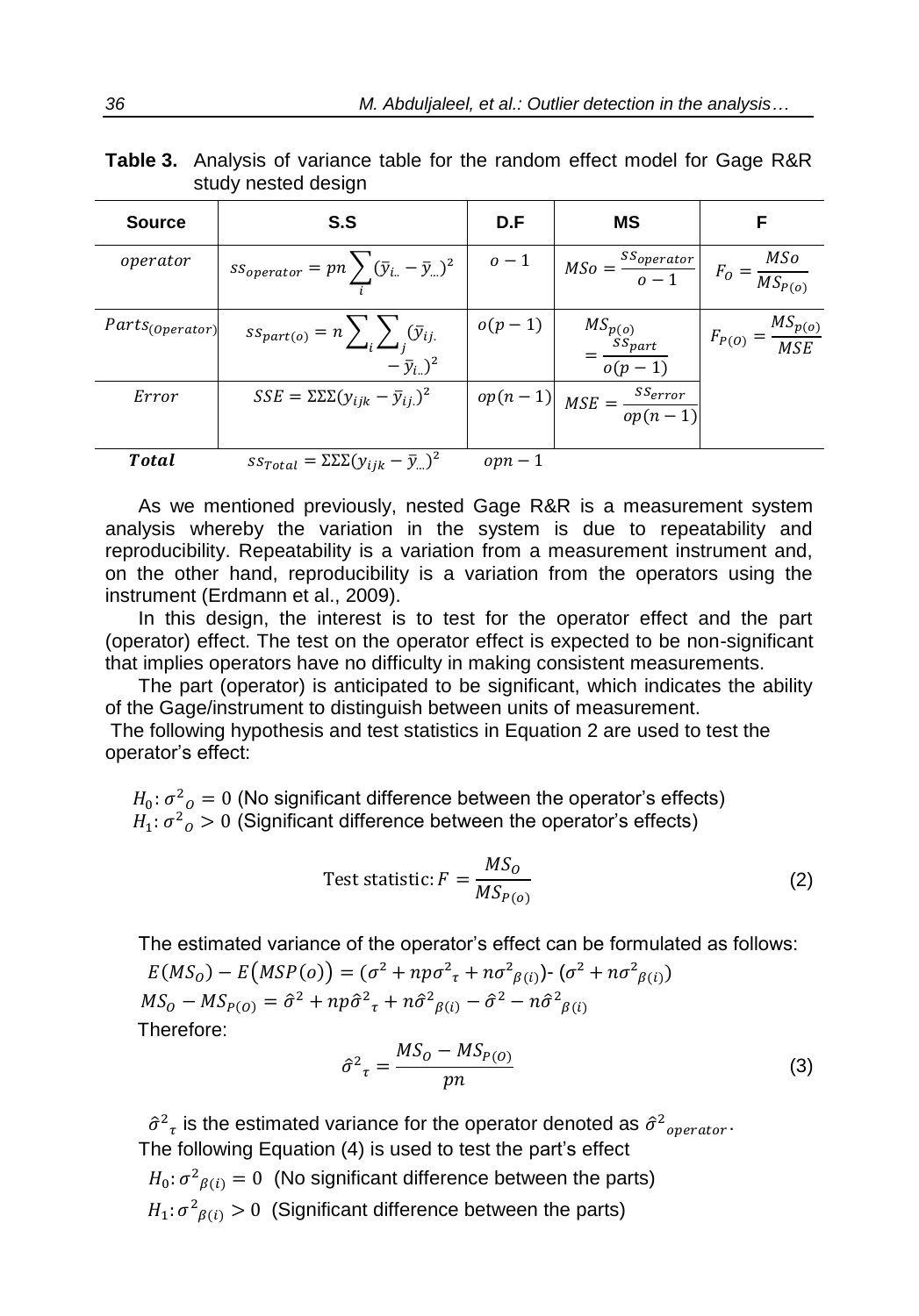Test statistic: 
$$
F = \frac{MS_{p(O)}}{MSE}
$$
 (4)

With a similar approach as in Equation (3) and Equation (4), the estimated variance of the parts' effect can be formulated as follows:

$$
E(MS_{P(O)}) - E(MSE) = \sigma^2 + n\sigma^2_{\beta(i)} - \sigma^2
$$
  
\n
$$
MS_{P(O)} - MSE = \hat{\sigma}^2 + n\hat{\sigma}^2_{\beta(i)} - \hat{\sigma}^2 = n\hat{\sigma}^2_{\beta(i)}
$$
  
\n
$$
\hat{\sigma}^2_{\beta(i)} = \frac{MS_{P(O)} - MSE}{n}
$$
\n(5)

 $\hat{\sigma}^2_{\beta(i)}$  is the estimated variance for the part (operator) denoted as  $\widehat{\sigma}^2$ parts(operator) $\cdot$ 

$$
\hat{\sigma}_{part(openator)} = \sqrt{\hat{\sigma}^2_{parts(openator)}}
$$
 (6)

 $\hat{\sigma}^2$ 

$$
\hat{\sigma}^2_{repeatedability} = MSE = \hat{\sigma}^2; \ \hat{\sigma} = \sqrt{MSE}
$$

$$
\hat{\sigma}^2_{reproduclibility} = \hat{\sigma}^2_{0}
$$

If the value of the variance components is less than 0, treat them as equal to 0 because variance cannot be negative.

The estimated variance for Gage R&R is given by:

$$
\hat{\sigma}^2_{Gage\ R\&R} = \hat{\sigma}^2_{repeatability} + \hat{\sigma}^2_{reproducibility}
$$
\n
$$
= \hat{\sigma}^2 + \hat{\sigma}^2_{o}
$$
\n(8)

(9) The standard deviation of Gage R&R =  $\int \!\!\hat{\sigma}^2_{\textit{Gage R\&R}}$ 

Estimated variance of Total variation=  $\hat{\sigma}^2$ <sub>Gage R&R</sub> +  $\hat{\sigma}^2$ <sub>part(operator)</sub>

The estimated standard deviation of Total variation  $=$ 

$$
\sqrt{\hat{\sigma}^2_{Gage\,R\&R} + \hat{\sigma}^2_{parts(openat} \quad (10)}
$$

In the study of Gage R&R design, the Gage capability can be measured by using the precision-to-tolerance ratio (or  $P/T$  ratio), as follows: P  $\frac{P}{T} = \frac{6\widehat{\sigma}_{Gage\,R\&R}}{USL-LSL}$  $\frac{\sigma_{Gage\,R\&R}}{\sigma_{SL-LSL}}$  where  $\hat{\sigma}_{Gage\,R\&R}$  is the standard deviation of Gage R&R as stated in Equation (9).

USL and LSL are the upper and lower specification limits of the product under study (given in each nested Gage R&R data). If the  $P/T$  ratio is 0.1 or less, this indicates acceptable Gage capability (Headquarters, 2015). But there are clear dangers in relying too much on the  $P/T$  ratio, in some nested Gage R&R data. For example, the ratio may be made randomly small by increasing the width of the specification tolerance (Stevens, 2013). As such other measures are employed such as using the percentage contribution of the variance component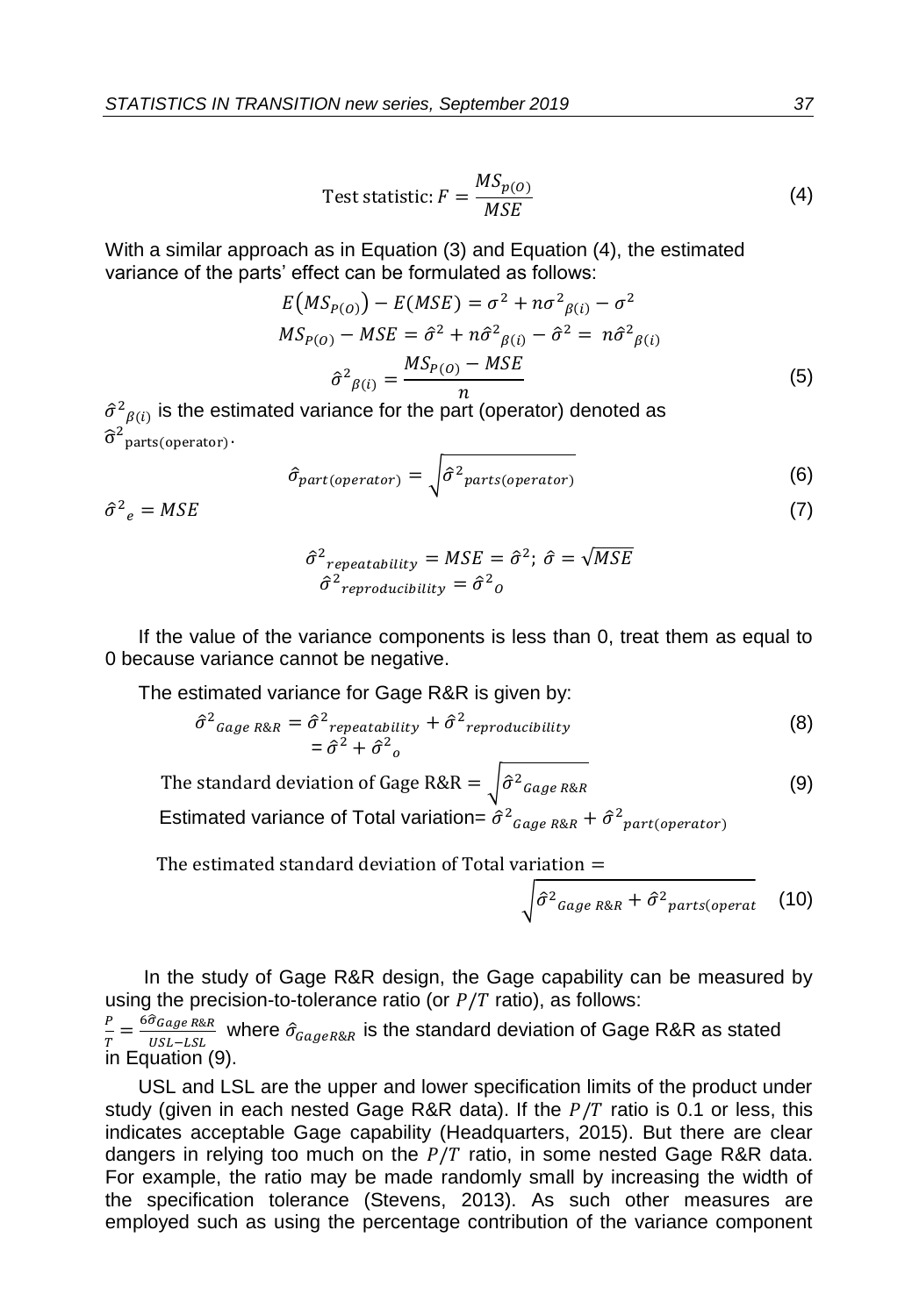of the total variation of Gage R&R and also the percentage contribution of the variation component of part (operator).

Percentage contribution of Total variation of Gage R&R = variation of Gage R&R Total variation (11)

The percentage contribution of variation of Gage R&R measures the contribution of the nested Gage R&R in the total variation. The small value of per cent contribution of Gage R&R means adequate Gage. % contribution < 30% indicates the measurement system is capable.

Another important measure is by using percentage contribution of variance component of part (operator) as follows:

Percentage contribution of part (operator) =  $\frac{\text{the variance of part (operator)}}{T_{total}}$ Total variation (12)

A high percentage of contribution indicates good measurement, which implies that the measurement system can distinguish between parts. Most of the total variation in the measurement is due to differences between parts, which is desirable.

An equivalent measure of Gage capability is by using the percentage contribution of standard deviation namely:

%contribution of total sd of Gage R&R = 
$$
\frac{\text{standard deviation of Gage R&R}}{\text{standard deviation of Total}}
$$
 (13)

%contribution of total 6 sd of Gage R&R = 
$$
\frac{6 \text{ standard deviation of Gage R&R}}{6 \text{ standard deviation of Total}}
$$
 (14)

% contribution of sd of part(operator)  $=$   $\frac{standard \ deviation \ of \ part(\ operator)}{standard \ deviation \ (T + t)}$ standard deviation of Total (15)

#### **3. Methodology**

This section presents the methodology of this study. The study proposes a method to identify outliers in nested Gage R&R, namely, a method based on a highly efficient estimator which has a high breakdown point. Moreover, to reduce the negative effect of the outliers, a robust estimation method has been presented to obtain a reliable measurement with low variation after detecting the outliers. Then, two numerical examples and the analysis of the data are presented. Moreover, the simulation study is illustrated.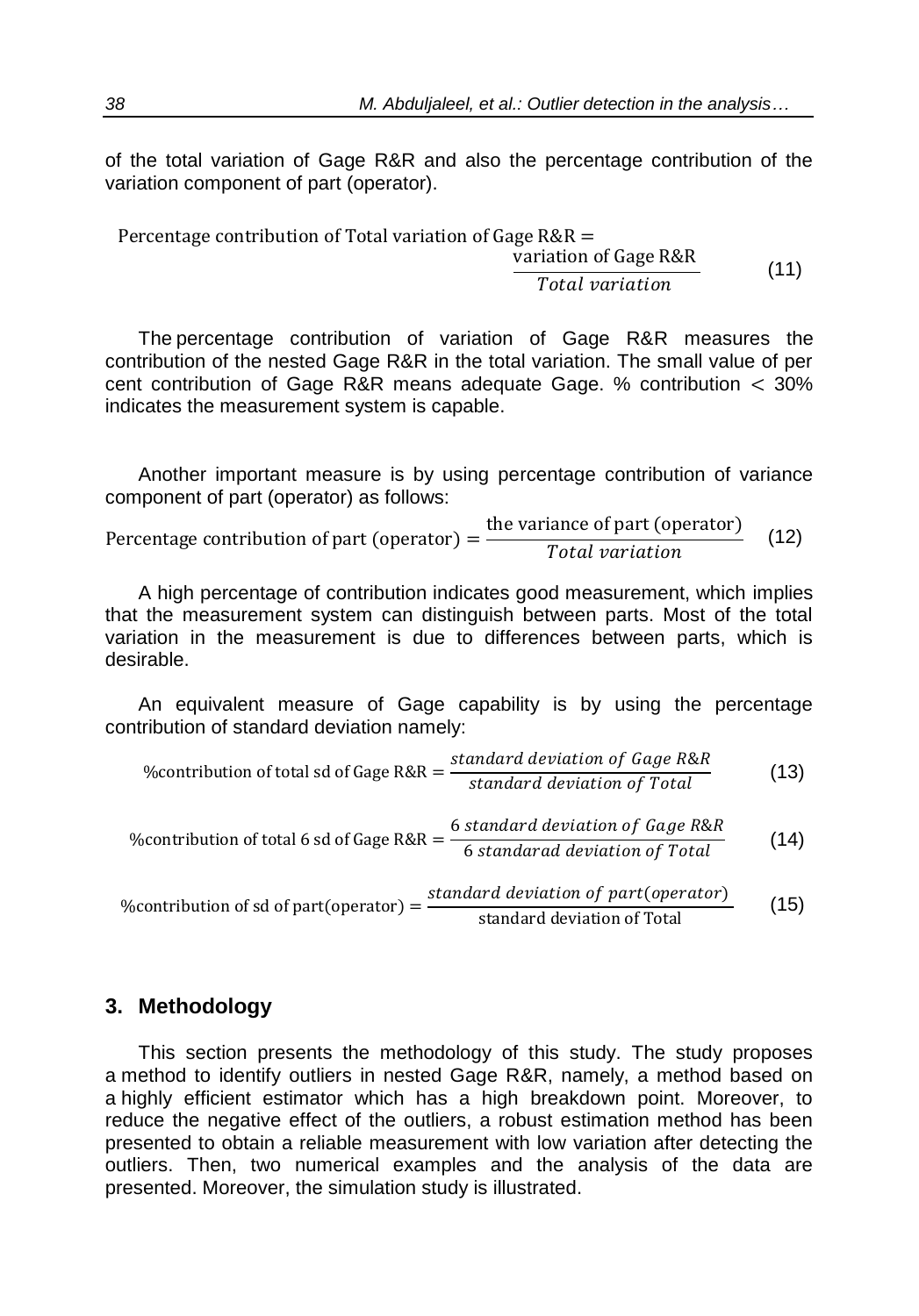#### **3.1. Data analysis: how outliers affect the analysis of Gage R&R**

In this section, a numerical nested example is presented to show the effect of outliers on the nested Gage R&R measurements.

This data is taken from (Excel, 2013), which described an industrial application whereby heat treating of parts is inducted to perform a Gage R&R analysis on the hardness tester. For the reason of measuring the hardness, a piece of the product is cut, prepared and tested. That piece was altered, so it cannot be retested. It is assured that the parts within operators are homogeneous. For this process, three operators are included in the Gage R&R study, that is operator A, B and C. Each operator is needed to test two parts. But there are not always enough measurements for each operator to test parts from each operator. Based on that, a nested design has been used. Three operators are used and five parts from each operator and two measurements from each part have been taken. The total number of measurements is 30. Table 4 shows the collected data of industrial section.

To see the effect of outliers on the variability's measurements, we purposely contaminate the data with a certain number of outliers. The outliers are created by replacing one observation of each operator by (*maximum value of observation*  $+10$  *sd in each operator*). The outlier is represented in bold, in Table 4.

| <b>Operators</b> |      | <b>Parts</b> |                |      |                |      |      |                |      |                |
|------------------|------|--------------|----------------|------|----------------|------|------|----------------|------|----------------|
|                  |      |              | $\overline{2}$ |      | 3              |      | 4    |                | 5    |                |
| A                |      | 2            |                | 2    | 1              | 2    | 1    | $\overline{2}$ |      | 2              |
|                  | 33.4 | 33.2         | 32.4           | 31.7 | 34.4           | 34.5 | 33.9 | 34.5           | 34.5 | 35.7<br>(47.4) |
|                  | 6    | 7            |                | 8    |                | 9    |      | 10             |      |                |
| B                |      | 2            |                | 2    |                | 2    | 1    | $\overline{2}$ |      | 2              |
|                  | 32.5 | 32.1         | 32.1           | 32.3 | 35.1<br>(48.1) | 34.7 | 32.4 | 33.1           | 34.8 | 34.9           |
|                  | 11   | 12           |                | 13   |                | 14   |      | 15             |      |                |
| C                |      | 2            |                | 2    |                | 2    | 1    | 2              |      | 2              |
|                  | 32.6 | 32.7         | 32.3           | 32.1 | 34.9<br>(47.3) | 34.7 | 33.0 | 33.2           | 31.6 | 30.9           |

**Table 4.** Nested Gage R&R numerical example of three different operators from the industrial section

Nested ANOVA or nested Gage R&R table is represented to show the significance of the parts and the operators and the table of variance components to measure the Gage variation, part-to-part variation and the total variation as shown in Table 5-A. The components of variance and standard deviations contribution are shown in Table 5-B and Table 5-C, respectively. Five useful graphs for the interpretation of the experimental results are displayed in Figure 3 and Figure 4.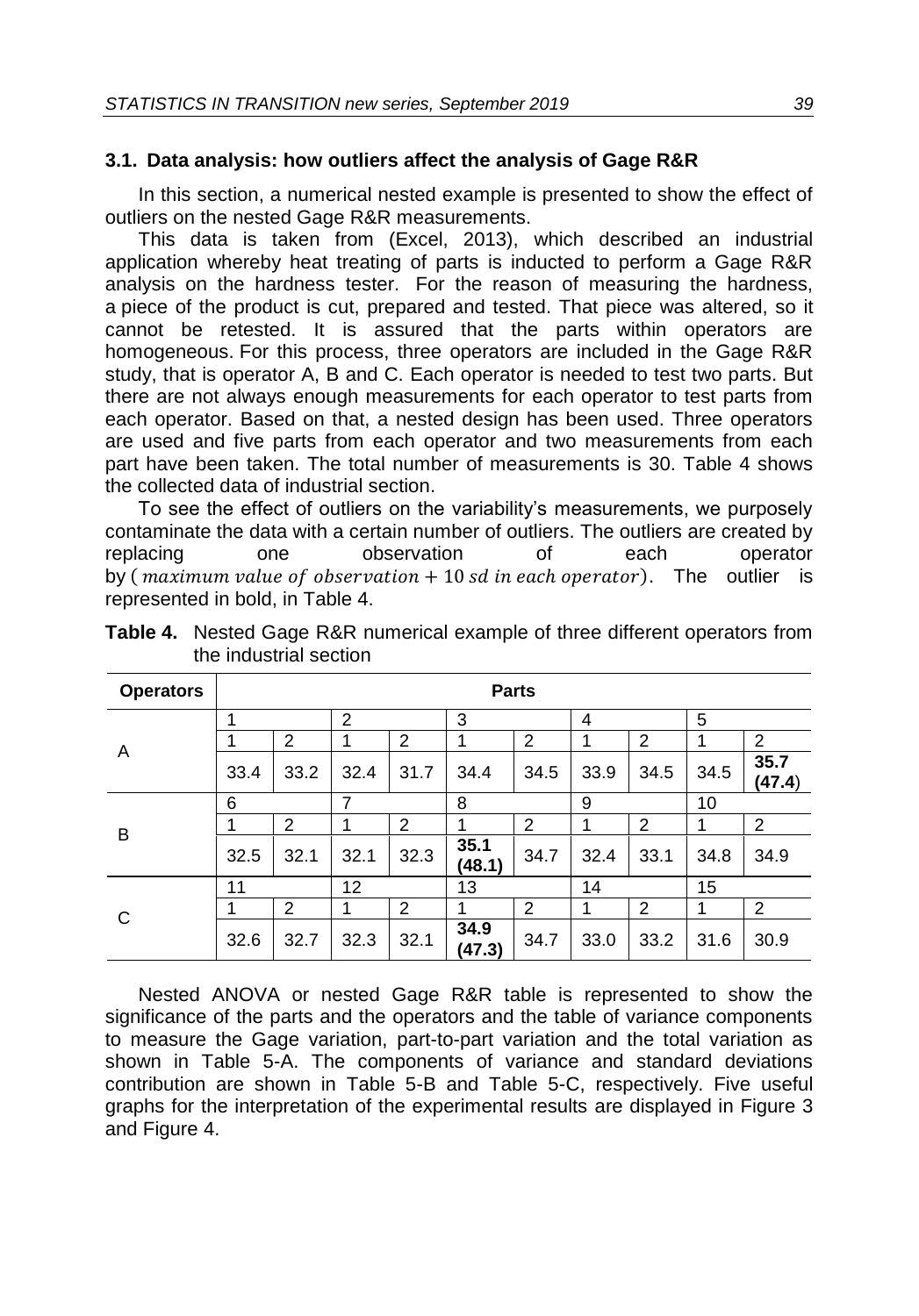|               |    |         |         |         | A. Nested ANOVA |         |         |            |         |
|---------------|----|---------|---------|---------|-----------------|---------|---------|------------|---------|
| <b>Source</b> | df |         | SS      | МS      |                 |         |         | n          |         |
|               |    | Without | With    | Without | With            | Without | With    | Without    | With    |
|               |    | outlier | outlier | outlier | outlier         | outlier | outlier | outlier    | outlier |
| Operator      | 2  | 5.256   | 4.741   | 2.628   | 2.371           | 0.793   | 0.083   | 0.475      | 0.921   |
| Part          | 12 | 37.766  | 342.178 | 3.133   | 28.514          | 26.024  | 1.687   | $10e^{-5}$ | 0.168   |
| (operator)    |    |         |         |         |                 |         |         |            |         |
| Repeatability | 15 | 1.911   | 253.455 | 0.127   | 16.897          |         |         |            |         |
| Total         | 29 | 46.932  | 600.374 |         |                 |         |         |            |         |

**Table 5.** Gage R&R (nested) for results without and with outliers

| <b>B. Components of variance analysis</b> |            |              |                                    |              |  |  |
|-------------------------------------------|------------|--------------|------------------------------------|--------------|--|--|
| Gage R&R                                  |            |              |                                    |              |  |  |
| <b>Source</b>                             |            | Var Comp     | <b>%Contribution (of Var Comp)</b> |              |  |  |
|                                           | Without    | With outlier | Without outlier                    | With outlier |  |  |
|                                           | outlier    |              |                                    |              |  |  |
| Total variation of Gage R&R               | 0.127      | 16.897       | 7.41                               | 74.42        |  |  |
| Repeatability                             | 0.127      | 16.897       | 7.41                               | 74.42        |  |  |
| Reproducibility                           | $10e^{-5}$ | $10e^{-5}$   | $10e^{-5}$                         | $10e^{-5}$   |  |  |
| part to part or part $_{(operator)}$      | 1.593      | 5.808        | 92.61                              | 25.58        |  |  |
| <b>Total variation</b>                    | 1.721      | 22.705       | 100.00                             | 100.00       |  |  |

#### **C. Components of standard deviation and**

#### **6 × standard deviation analysis**

| Gage R&R                                   | <b>Study Var</b> |            | %Study Var (%SV) |            |            |            |
|--------------------------------------------|------------------|------------|------------------|------------|------------|------------|
| <b>Source</b>                              | StdDev (SD)      |            | $(6 \times SD)$  |            |            |            |
|                                            | Without          | With       | Without          | With       | Without    | With       |
|                                            | outlier          | outlier    | outlier          | outlier    | outlier    | outlier    |
| Total s.d of Gage R&R                      | 0.356            | 4.111      | 2.141            | 24.663     | 27.21      | 86.27      |
| Repeatability                              | 0.356            | 4.111      | 2.141            | 24.663     | 27.21      | 86.27      |
| Reproducibility                            | $10e^{-5}$       | $10e^{-5}$ | $10e^{-5}$       | $10e^{-5}$ | $10e^{-5}$ | $10e^{-5}$ |
| part to part or part <sub>(operator)</sub> | 1.262            | 2.411      | 7.573            | 14.461     | 96.23      | 50.58      |
| Total variation                            | 1.311            | 4.765      | 7.871            | 28.591     | 100.00     | 100.00     |

\*Specification tolerance (upper specification limit-lower specification limit=8). From the example and process standard deviation is 2.5.



**Figure 1.** Nested Gage R&R: components of variation, result by part (operator), R chart by the operator, X bar chart by the operator, result by part (operator), and result by the operator without outlier (left) and with outliers (right).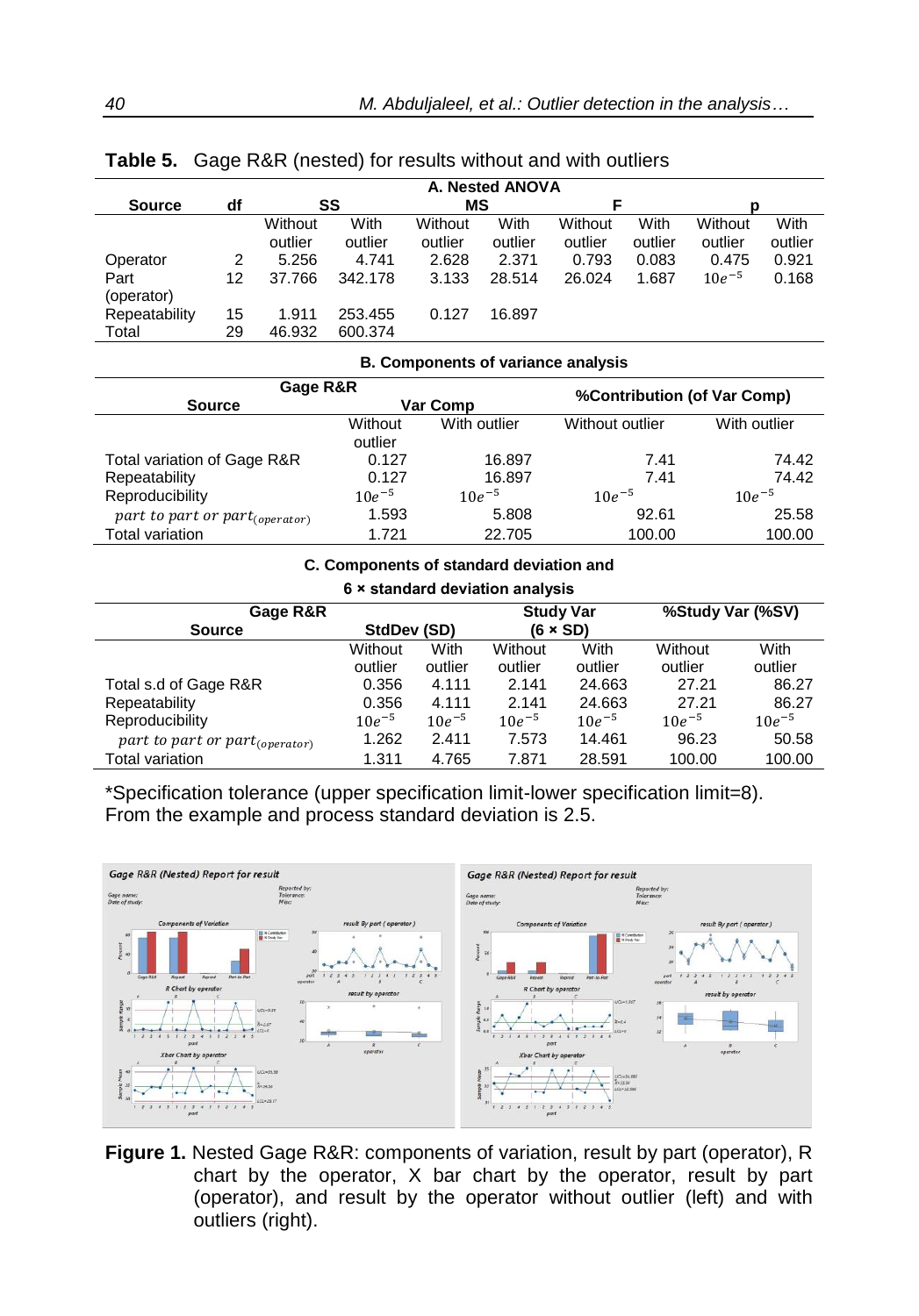It can be observed from Table 5-A, when there are no outliers there is a significant difference between parts when nesting within operators  $(p - value <$ 0.05). This results indicate that the Gage is capable of distinguishing between different units. The test on operator suggests that the operator has no difficulty of making consistent measurements  $(p - value > 0.05)$ . These two conditions are desired. Gage R&R studies quantify this by determining the % Gage R&R value. Based on these results, the hardness tester (Gage R&R) is responsible for about 7% of the total variation. This test method appears to be very reliable because the % contribution of Gage R&R variation is less than 30%.

The percentage of contribution for the difference between parts, when nesting within operators ( $part - to - part = 96.23$ ) as shown in Table 5-B, is high, which is close to 100%. The higher percentage contribution for the parts indicates good performance of system Gage R&R. These results can be seen from graphics. The components of the variation graph are placed in the upper left corner in Figure 3 and that means reliable data. Also in Table 5-B, the reproducibility is 0 because all the variations are due to the Gage variation and part-to-part (the part when nesting within operator variation) not due to the interaction between operators and parts.

Most of the variations are due to part-to-part (parts nested within operators) variation, with a low percentage of variation due to errors in the measurement system of Gage R&R at the  $\bar{x}$  chart-located in the lower left corner in Figure 1. Most of the points in the  $\bar{x}$  chart are outside the control limits when the variation is mostly due to part-to-part variation, 27 points of 30 outside the control limits, i.e. about 90%, the Gage is capable (should be more than 75% is outside the control limits) (Headquarters, 2015).

The percentage of contribution for total sd of Gage R&R  $=$   $\frac{(6 \times SD)}{T_{total}}$ Total variation

 $= 2.141/7.871 = 27.2\%$ . This means that the "spread" of the Gage R&R takes up to 27.2% of the total spread. This result implies that the Gage is acceptable (the Gage variation and spread should be less than 30%) (Headquarters, 2015).

Now, let us focus on the results with outliers of Table 5-A (with outliers). It can be seen that the part (operator) effect is not significant  $(p - value > 0.05)$ . This indicates that the Gage cannot distinguish between different units, which is not desirable.

From Table 5-B (with outlier's columns), in particular, the percentage of contribution for the difference between parts  $(part - to - part = 25.58)$  is much smaller than the percentage of contribution to the variation of the measurement system 92.61 when there is no outlier. It is noticed that the % contribution of variation of hardness tester (Gage R&R) has increased to 74.42% of the total variation. This indicates that the Gage is not capable in the presence of outliers.

Figure 1 shows that the components of the variation graph are placed in the upper left corner. Most of the variations are due to errors in the measurement variation Gage R&R, with a low percentage of variation due to the part-to-part (parts nested within operators) variation.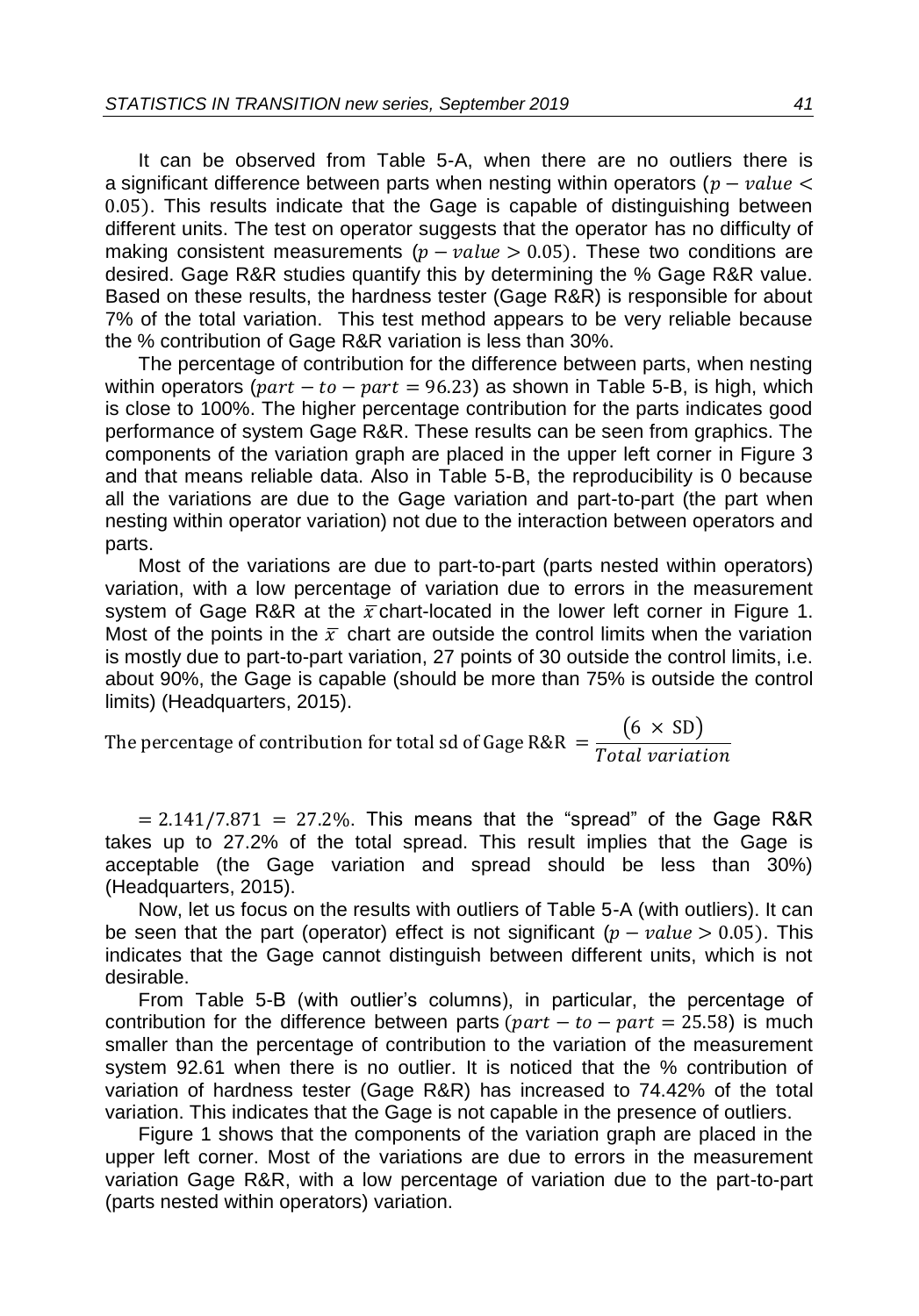We have seen the effect of outliers on the measurement variation of the nested Gage R&R data in the numerical example just presented.

#### **3.2. Outlier identification method**

We have seen in the previous section that an outlier has a negative effect on the nested Gage R&R analysis. In this situation, it is very crucial to detect an outlier in the nested Gage R&R model. To the best our knowledge no such work has been devoted to identifying an outlier in the nested Gage R&R, random effect model.

Fearn (2001) and Walsh (2016) developed Cochran's C test to decide if a single [estimate](https://en.wikipedia.org/wiki/Estimation_theory) of [variance](https://en.wikipedia.org/wiki/Variance) (or a [standard deviation\)](https://en.wikipedia.org/wiki/Standard_deviation) is [significantly](https://en.wikipedia.org/wiki/Statistical_significance) larger than a group of variances. Rousseeuw and Mia Hubert (2011) developed a modified Rousseeuw and Mia Hubert method to identify outliers in univariate data. Tukey (2011) also discussed the method of identifying outliers in such type of data. Bagheri and Midi (2011) noted that the traditional approach of identifying outliers in univariate data is by using T statistics,  $T = \frac{x - \bar{x}}{s}$ .  $\frac{-x}{s}$ .

#### **3.2.1. Rousseeuw and Mia Hubert method**

Rousseeuw and Mia Hubert (2011) proposed a method to detect outliers in a univariate data as presented in the following steps:

- Compute the median of all observations in a data set
- Calculate  $MAD = 1.483 \text{ median}$  observation median
- Calculate  $z_i = \frac{observation median}{MAP}$
- MAD • Any value of  $|z_i| > 2.5$  is considered as an outlier

This method is denoted as  $Z_{RM}$ 

### **3.2.2. Tukey method**

Hubert and Vandervieren (2008) defined the Tukey method in the following steps:

• Compute Interquartile Range, IQR =  $Q_3 - Q_1$ where:

$$
Q_3 = X[3n/4]
$$
  
Q<sub>1</sub> = X[n/4]  
x = variable of observation

 $n = sample size$ 

An observation is detected as an outlier if it lies outside the following interval  $[Q_1 - 1.5 \text{ IQR}, Q_3 + 1.5 \text{ IQR}]$ 

This method is denoted as  $Int_T$ .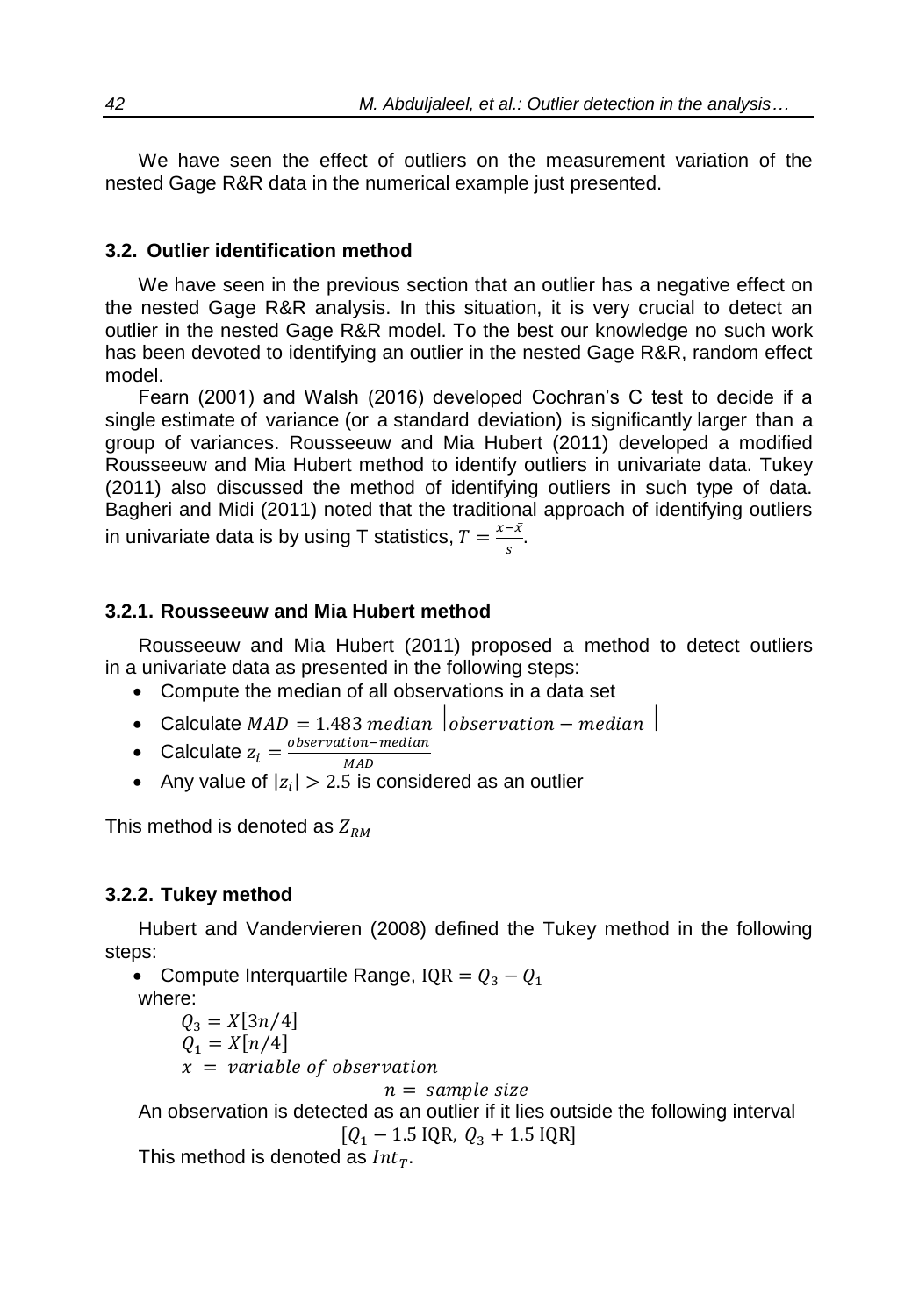### **3.3. Proposed method of outlier detection in nested Gage R&R data**

As already mentioned, no specific test is developed to identify outliers in nested Gage R&R. The Rousseeuw and Hubert method and the Tukey method is designed for univariate data. Hence, it can be adopted in the formulation of the detection of outliers in nested Gage R&R, with slight modification.

Instead of using the observed value of x as noted in the Rousseeuw and Hubert method and the Tukey method, the residuals can be computed in this regard. It can be observed that MAD and IQR are used as the scale estimator in the Rousseeuw and Hubert and the Tukey method, respectively.

Even though this estimator is resistant to outliers, its weakness is that it is not reliable under normality assumption (Lee et al., 2007). Another shortcoming of this method is that the use of the median is not very reliable because it has low efficiency under normal errors (Mazlina and Habshah, 2015).

As such, we propose to formulate a new test measure, which is based on highly efficient  $mm$  estimator, which has a high breakdown point.

The proposed method is summarized as follows:

Step 1: Perform Analysis of the variance method to nested Gage R&R, random effect model.

Step 2: Compute the fitted value as follows:

Referring to Equation 3.1;  $E(y_{ijk}) = \mu$  because:  $\tau_i$ ~ $^{iid}$   $N(0,\sigma^2{}_\tau),$   $\beta_{j(i)}$ ~ $^{iid}$   $N(0,\sigma^2{}_{\beta(\tau)})$  and  $\varepsilon_{ijk}$ ~ $^{iid}$   $N(0,\sigma^2)$ Hence, the fitted value is written as  $\hat{y}_{ijk} = \hat{\mu} = \bar{y}_{i}$  where  $\bar{y}_{i} = \frac{\sum \sum y_{ijk}}{2m}$ opn

Step 3: Compute the residual  $(e_{iik})$  of each observation as follows:

 $e_{ijk} = y_{ijk} - \bar{y}_{...}$ 

Let  $e_{11}, e_{21}, \ldots, e_{oppn}$  be  $oppn$  residuals represented by  $r_1, r_2, \ldots, r_{oppn}$ The location-scale model can be written as follows:

$$
r_i = \mu + \sigma \varepsilon_i
$$

The  $mm$  location and scale of  $r_i$  is computed in three steps:

Step i: Use robust S estimator to obtain the initial consistent estimator  $\mu_0$ and scale  $\sigma_0$ .

 Step ii: Compute m estimate of the scale of the residuals from the initial estimates of the location.

 Step iii: Using m estimation method, compute the location and scale of the  $mm$  estimates

denoted as  $\hat{\mu}_{mm}$  and  $\hat{S}_{mm}$ .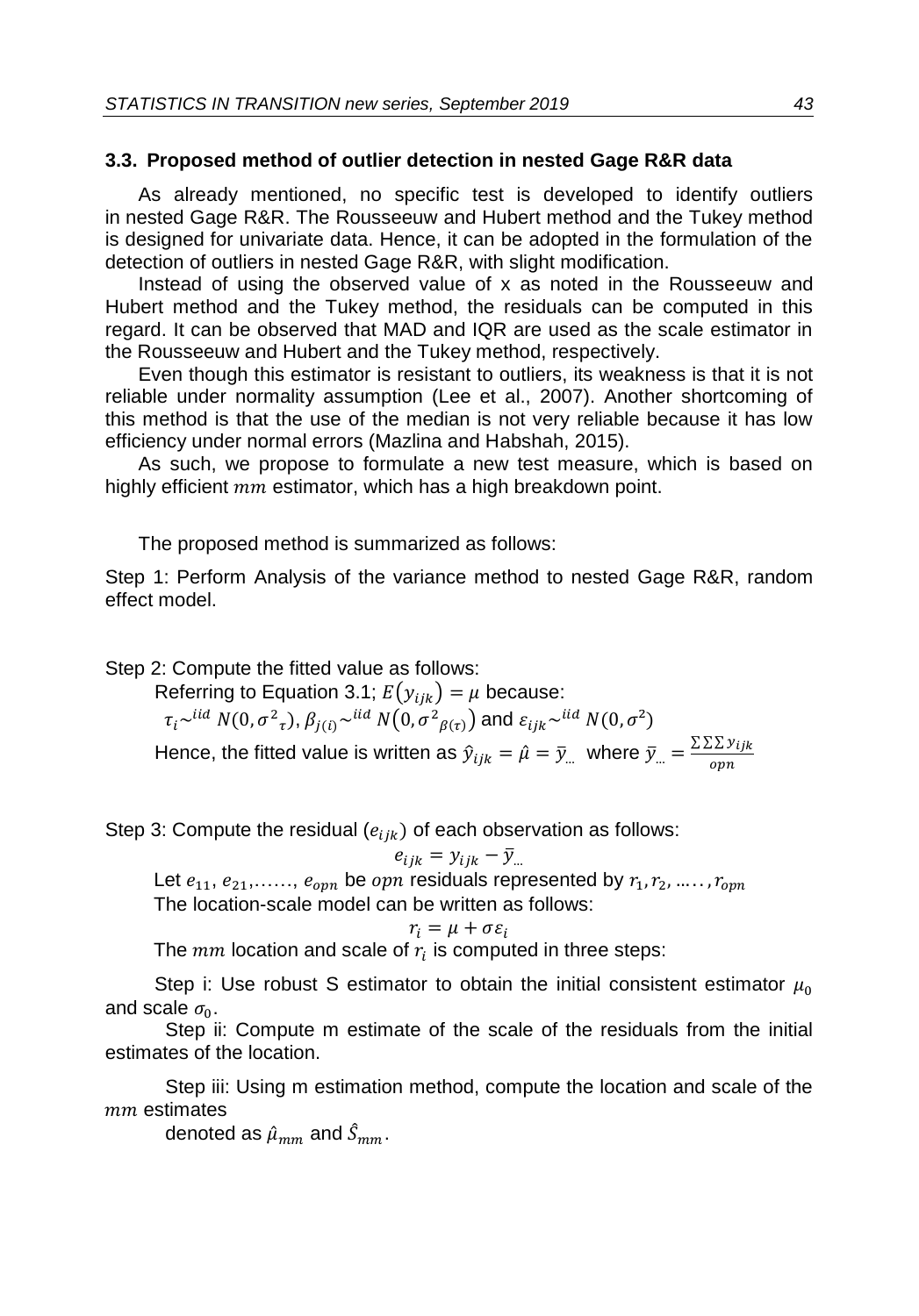Step 4: Compute the  $mm$  location and scale estimates of the residuals. The  $mm$ location and

> the scale estimates are chosen because according to [18] they has high breakdown points and high efficiency under normal errors.

Step 5: Compute  $T_{mm} = \frac{e_{ijk} - \hat{\mu}_{mm}}{\hat{\epsilon}_{mm}}$ <u>k rmm</u>.<br>Ŝmm

Step 6: Any value of  $|T_{mm}| > 2.5$  is declared as an outlier.

#### **3.3.1. Simulation study**

In order to assess the performance of our proposed method a simulation study is firstly carried out by considering three operators, five parts and two replicates. For each operator  $i = 1,2,3; j = 1,2,3,4,5; k = 1,2.$ 

 $y_{i1j}$  is generated from  $N(30,0.1)$ 

 $y_{i2j}$  is generated from  $N(32,0.1)$ 

- $y_{i3j}$  is generated from  $N(34,0.1)$
- $y_{i4j}$  is generated from  $N(36,0.1)$
- $y_{i5j}$  is generated from  $N(38,0.1)$

The above process is repeated for various number of operators, parts and samples; such as (3 operators, 5 parts and 2 samples), (3 operators, 10 parts and 2 samples), (4 operators, 5 parts and 2 samples), (5 operators, 6 parts and 2 samples), (5 operators, 8 parts and 2 samples), (6 operators, 10 parts and 2 samples), (10 operators, 12 parts and 2 samples). For each design layout, the data is then contaminated by replacing good observation with a certain number of outliers. The outliers are created by taking the maximum value of each data set +3, 5 and10 standard deviation. The same process is repeated for samples equal to 4. Since in practice it is expensive to collect data, it is not recommended to have more than 5 sample sizes. The proposed method is evaluated based on the number of correct detection of outliers. The number of iterations for each design layout is equal to 1000. The results are presented in Tables (6, 7, 8, 9, 10 and 11).

It can be observed from all tables that the  $T_{mm}$  is very successful in detecting outliers in the data set compared to the other two methods. The Rousseeuw and Tukey methods become very poor as the number of outliers increases. Both methods suffer from the masking effect. It is very interesting to see that our proposed method is capable of identifying the correct outliers with no masking effect.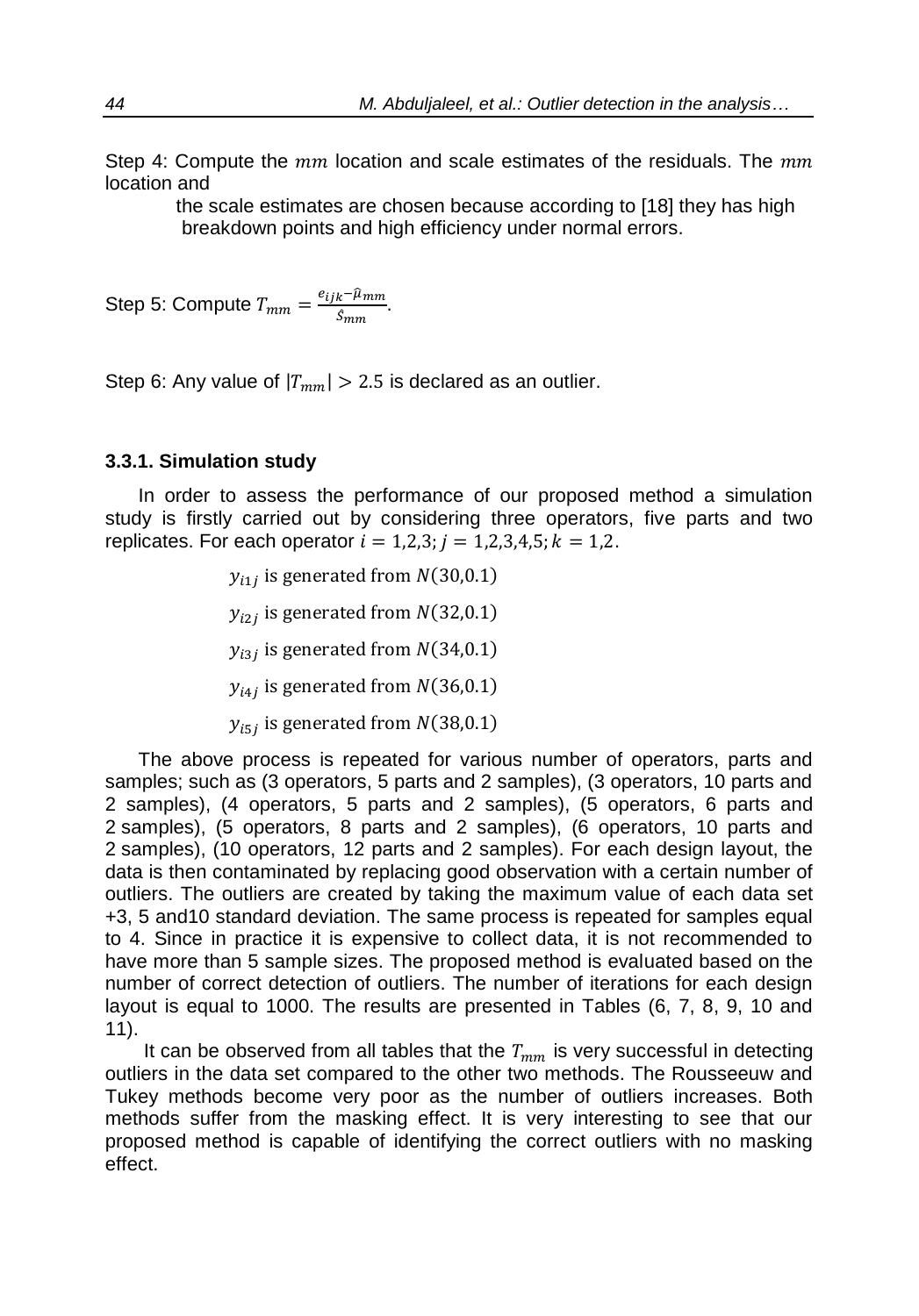| Operator (part)<br>and two samples | Number of<br>outliers        | Proposed Method.<br><b>Number of correct</b><br>detection | Rousseeuw method<br>in percentage | Tukey method in<br>percentage |
|------------------------------------|------------------------------|-----------------------------------------------------------|-----------------------------------|-------------------------------|
|                                    | $\overline{0}$               | 100                                                       | 55.6                              | 73.8                          |
| 3(5)                               | 1                            | 100<br>100                                                | 53.4<br>44.6                      | 43.8<br>41.6                  |
|                                    | $\overline{\mathbf{c}}$<br>3 | 100                                                       | 36.3                              | 19.4                          |
|                                    | $\overline{0}$               | 100                                                       | $\overline{37.7}$                 | 72.2                          |
|                                    | 1                            | 100                                                       | 33.5                              | 52.8                          |
|                                    | $\overline{c}$               | 100                                                       | 32.1                              | 38.3                          |
| 3(10)                              | 3<br>4                       | 100                                                       | 30.9                              | 24.3<br>12.4                  |
|                                    | 5                            | 100<br>100                                                | 29.8<br>19.3                      | 7.8                           |
|                                    | 6                            | 100                                                       | 0                                 | 0                             |
|                                    | $\overline{0}$               | 100                                                       | 53.5                              | 72.7                          |
|                                    | 1                            | 100                                                       | 45.8                              | 47.4                          |
| 4(5)                               | $\overline{c}$               | 100                                                       | 51.2                              | 29.3                          |
|                                    | 3<br>4                       | 100<br>100                                                | 35.4<br>23.1                      | 19.7<br>11.9                  |
|                                    |                              |                                                           |                                   |                               |
|                                    | $\overline{0}$               | 100                                                       | 39.3                              | 74.9                          |
|                                    | 1                            | 100                                                       | 36.4                              | 56.6                          |
| 5(6)                               | $\overline{c}$               | 100                                                       | 32.2                              | 36.7                          |
|                                    | 3<br>4                       | 100<br>100                                                | 30.9<br>30.1                      | 23.3<br>10.3                  |
|                                    | 5                            | 100                                                       | 18.5                              | 7.2                           |
|                                    | 6                            | 100                                                       | 0                                 | 0                             |
|                                    | $\mathbf 0$                  | 100                                                       | 48.8                              | 71.4                          |
|                                    | 1                            | 100                                                       | 42.6                              | 59.6                          |
|                                    | $\overline{c}$               | 100                                                       | 41.1                              | 45.3                          |
|                                    | 3                            | 100                                                       | 40.3                              | 30.7                          |
| 5(8)                               | 4                            | 100                                                       | 39                                | 15.5                          |
|                                    | 5                            | 100                                                       | 26.8                              | 8                             |
|                                    | 6                            | 100                                                       | 1.7                               | 0.7                           |
|                                    | 7<br>8                       | 100<br>100                                                | 0<br>0                            | 0<br>0                        |
|                                    |                              |                                                           |                                   |                               |
|                                    | $\pmb{0}$<br>1               | 100<br>100                                                | 35.4<br>31.8                      | 65.3<br>61.7                  |
|                                    |                              |                                                           |                                   |                               |
|                                    | $\overline{c}$<br>$\bar{3}$  | 100<br>100                                                | 29<br>28.5                        | 50<br>37.1                    |
| 6(10)                              | 4                            | 100                                                       | 21.9                              | 19.2                          |
|                                    | $\overline{5}$               | 100                                                       | 24.1                              | 13                            |
|                                    | 6                            | 100                                                       | 9.5                               | 2.4                           |
|                                    | 12                           | 100                                                       | 0                                 | $\mathbf 0$                   |
|                                    | $\mathbf 0$                  | 100                                                       | 43.7                              | 64                            |
|                                    | 1                            | 100                                                       | 18.5                              | 45.5                          |
|                                    | $\overline{\mathbf{c}}$<br>3 | 100<br>100                                                | 10.2<br>8.3                       | 42.9<br>40.6                  |
|                                    | 4                            | 100                                                       | 7.9                               | 38.5                          |
|                                    | 5                            | 100                                                       | 7.4                               | 33.5                          |
| 10(12)                             | 6                            | 100                                                       | 6.6                               | 14.8                          |
|                                    | 7                            | 100                                                       | 1.1                               | 0.4                           |
|                                    | 8                            | 100                                                       | 0                                 | 0                             |
|                                    | 9<br>10                      | 100<br>100                                                | 0<br>0                            | 0<br>0                        |
|                                    | 11                           | 100                                                       | 0                                 | 0                             |
|                                    | 12                           | 100                                                       | 0                                 | 0                             |
|                                    | 24                           | 100                                                       | 0                                 | 0                             |

| <b>Table 6.</b> Percentage of correct detection of an outlier for 3 standard deviations, |
|------------------------------------------------------------------------------------------|
| $n = 2$ , the Rousseeuw method and the Tukey method                                      |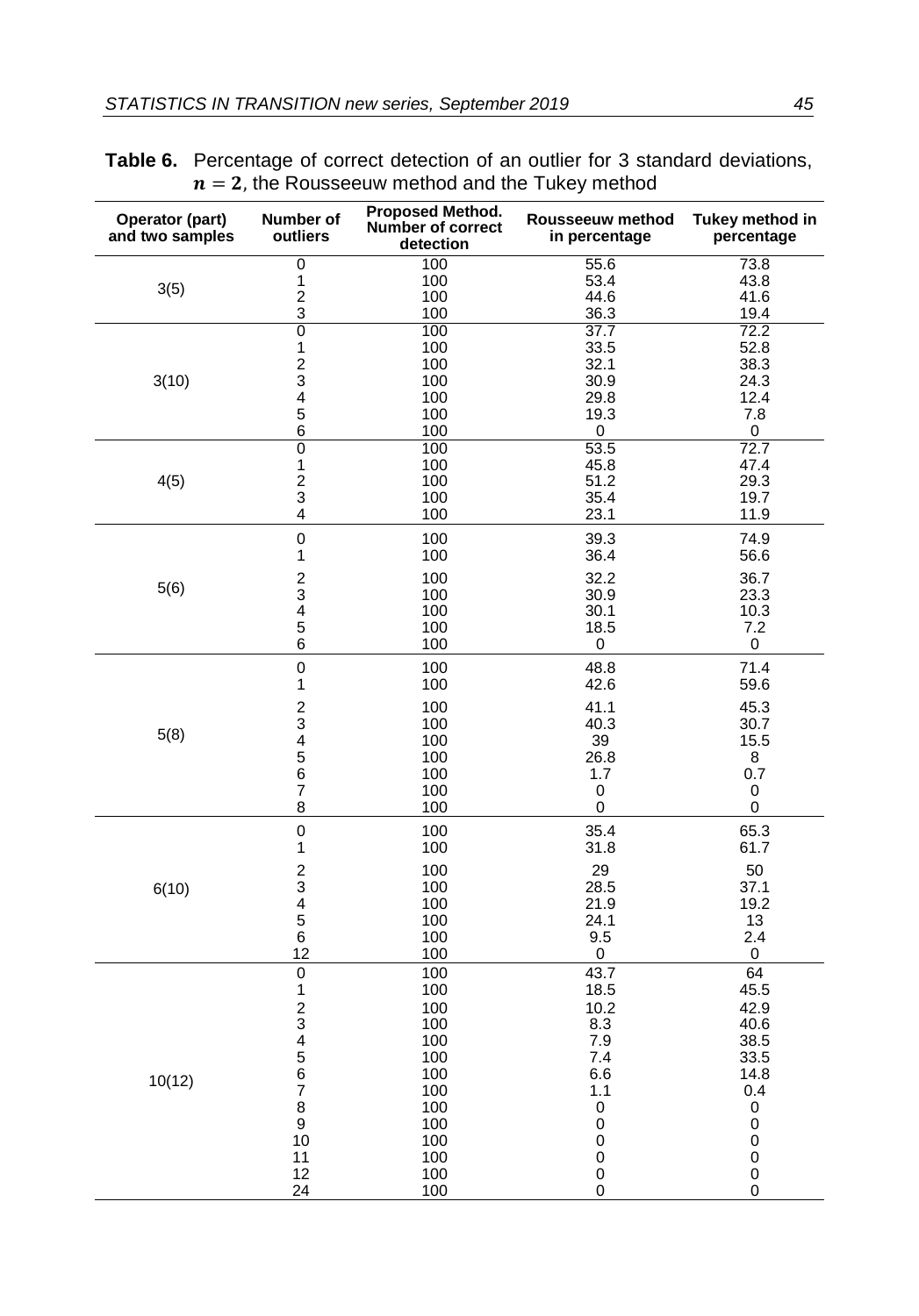| Operator (part)<br>and two samples | Number of<br>outliers   | <b>Proposed method</b><br>Number of correct<br>detection | Rousseeuw<br>method in<br>percentage | Tukey method in<br>percentage |
|------------------------------------|-------------------------|----------------------------------------------------------|--------------------------------------|-------------------------------|
|                                    | $\pmb{0}$               | 100                                                      | 49.3                                 | 74.9                          |
|                                    | 1                       | 100                                                      | 36.3                                 | 29.9                          |
|                                    | $\overline{c}$          | 100                                                      | 27.8                                 | 16.6                          |
| 3(5)                               | 3                       | 100                                                      | 13.6                                 | 11.5                          |
|                                    | 4                       | 100                                                      | 5.5                                  | 6.7                           |
|                                    | 5                       | 100                                                      | 3.7                                  | 3.5                           |
|                                    | 6                       | 100                                                      | 0                                    | 0                             |
|                                    | 0                       | 100                                                      | 49                                   | 73.1                          |
|                                    | 1                       | 100                                                      | 34.7                                 | 37.2                          |
|                                    | 2                       | 100                                                      | 35.1                                 | 19.2                          |
|                                    | 3                       | 100                                                      | 24.3                                 | 9.8                           |
| 3(10)                              | 4                       | 100                                                      | 11.2                                 | 5.6                           |
|                                    | 5                       | 100                                                      | 5.1                                  | 3.3                           |
|                                    | 6                       | 100                                                      | $0.2\,$                              | 0.7                           |
|                                    | 12                      | 100                                                      | 0                                    | $\mathsf{O}\xspace$           |
|                                    | 0                       | 100                                                      | 48.8                                 | 71.4                          |
|                                    | $\mathbf 1$             | 100                                                      | 39.3                                 | 29.4                          |
|                                    | 2                       | 100                                                      | 31.4                                 | 15.9                          |
|                                    | 3                       | 100                                                      | 15.6                                 | 9.9                           |
| 4(5)                               | 4                       | 100                                                      | 7.3                                  | 7.6                           |
|                                    | 5                       | 100                                                      | 2.7                                  | 4.9                           |
|                                    | 6                       | 100                                                      | 0.3                                  | 0.4                           |
|                                    | $\overline{7}$          | 100                                                      | 0                                    | $\mathsf{O}\xspace$           |
|                                    | 8                       | 100                                                      | 0                                    | 0                             |
|                                    | $\pmb{0}$               | 100                                                      | 47.7                                 | 70.7                          |
|                                    | $\mathbf 1$             | 100                                                      | 42.6                                 | 39.7                          |
|                                    | $\overline{\mathbf{c}}$ | 100                                                      | 40.2                                 | 21.6                          |
| 5(8)                               | 3                       | 100                                                      | 26.1                                 | 10.1                          |
|                                    | 4                       | 100                                                      | 12.6                                 | 5                             |
|                                    | 5                       | 100                                                      | 6.7                                  | 2.3                           |
|                                    | 6                       | 100                                                      | 3.2                                  | 1.9                           |
|                                    | 12                      | 100                                                      | $\pmb{0}$                            | 0                             |
|                                    | $\mathsf 0$             | 100                                                      | 43.7                                 | 64                            |
|                                    | 1                       | 100                                                      | 33.1                                 | 42.6                          |
|                                    | $\overline{c}$          | 100                                                      | 29.1                                 | 28.8                          |
|                                    | 3                       | 100                                                      | 25.9                                 | 12.9                          |
| 6(10)                              | 4                       | 100                                                      | 21.1                                 | $6.5\,$                       |
|                                    | 5                       | 100                                                      | 12.6                                 | 2.7                           |
|                                    | 6                       | 100                                                      | 11.8                                 | 1.9                           |
|                                    | 12                      | 100                                                      | $\mathbf 0$                          | $\pmb{0}$                     |

| <b>Table 7.</b> Percentage of correct detection of an outlier for 3 standard deviations, |
|------------------------------------------------------------------------------------------|
| $n = 4$ , the Rousseeuw method and the Tukey method                                      |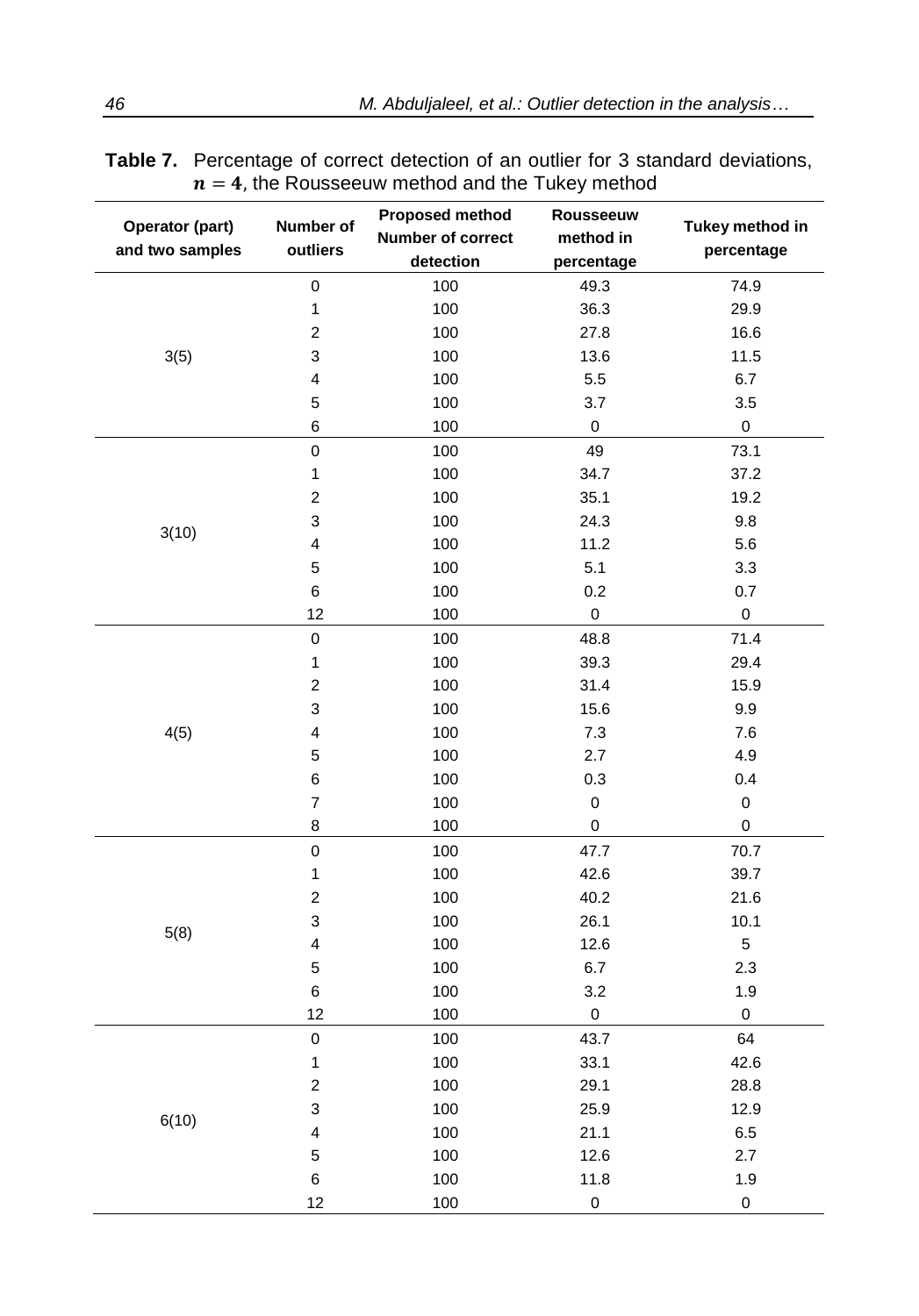| Operator (part)<br>and two samples | Number of<br>outliers                      | Proposed method.<br><b>Number of correct</b><br>detection | Rousseeuw method<br>in percentage | <b>Tukey method</b><br>in percentage |
|------------------------------------|--------------------------------------------|-----------------------------------------------------------|-----------------------------------|--------------------------------------|
|                                    | $\overline{0}$                             | 100                                                       | 58.6                              | 73.8                                 |
|                                    | 1                                          | 100                                                       | 56.9                              | 65.8                                 |
| 3(5)                               | $\overline{c}$                             | 100                                                       | 55.8                              | 53.3                                 |
|                                    | 3                                          | 100                                                       | 46.4                              | 38.4                                 |
|                                    | $\overline{0}$                             | 100                                                       | 58.4                              | 68.5                                 |
|                                    | 1                                          | 100<br>100                                                | 58.1                              | 66.5                                 |
| 3(10)                              |                                            | 100                                                       | 57.9<br>54.7                      | 66.5<br>64.2                         |
|                                    | $\begin{array}{c} 2 \\ 3 \\ 4 \end{array}$ | 100                                                       | 50.8                              | 61.9                                 |
|                                    | 5                                          | 100                                                       | 27.8                              | 14.9                                 |
|                                    | 6                                          | 100                                                       | 0                                 | 0                                    |
|                                    | $\overline{0}$                             | 100                                                       | 53.5                              | 72.7                                 |
|                                    | 1                                          | 100                                                       | 49.8                              | 69.3                                 |
| 4(5)                               | $\overline{c}$<br>3                        | 100<br>100                                                | 52<br>43.5                        | 59.1<br>41.4                         |
|                                    | 4                                          | 100                                                       | 34.3                              | 22.7                                 |
|                                    |                                            |                                                           | 39.3                              | 74.9                                 |
|                                    | $\mathbf 0$<br>1                           | 100<br>100                                                | 35.3                              | 74.2                                 |
|                                    | $\overline{\mathbf{c}}$                    | 100                                                       | 30.6                              | 65.6                                 |
| 5(6)                               | 3                                          | 100                                                       | 28.9                              | 50.6                                 |
|                                    | 4                                          | 100                                                       | 27                                | 29.1                                 |
|                                    | $\mathbf 5$                                | 100                                                       | 26.3                              | 12.4                                 |
|                                    | $\overline{6}$                             | 100                                                       | 0<br>48.8                         | 0<br>71.4                            |
|                                    | $\mathbf 0$<br>1                           | 100<br>100                                                | 33.1                              | 70.8                                 |
|                                    |                                            | 100                                                       | 31.9                              | 69.6                                 |
|                                    | $\begin{array}{c} 2 \\ 3 \\ 4 \end{array}$ | 100                                                       | 30.6                              | 58.8                                 |
| 5(8)                               |                                            | 100                                                       | 29.7                              | 38.3                                 |
|                                    | 5                                          | 100                                                       | 26.9                              | 32.8                                 |
|                                    | 6<br>$\overline{7}$                        | 100                                                       | 23.1                              | 29.6                                 |
|                                    | 8                                          | 100<br>100                                                | 19.5<br>16.3                      | 21.7<br>18.5                         |
|                                    |                                            |                                                           | 35.4                              | 65.3                                 |
|                                    | $\pmb{0}$<br>1                             | 100<br>100                                                | 30.6                              | 61.3                                 |
|                                    | $\boldsymbol{2}$                           | 100                                                       | 20.1                              | 59.6                                 |
| 6(10)                              | 3                                          | 100                                                       | 17.7                              | 58.7                                 |
|                                    | 4                                          | 100                                                       | 15.2                              | 40.2                                 |
|                                    | $\sqrt{5}$                                 | 100                                                       | 13.7                              | 33.2                                 |
|                                    | $\,6$<br>12                                | 100<br>100                                                | 9.8<br>6.4                        | 26.9<br>15.6                         |
|                                    | $\overline{0}$                             | 100                                                       | 43.7                              | 64                                   |
|                                    | 1                                          | 100                                                       | 28.6                              | 55.4                                 |
|                                    | $\overline{c}$                             | 100                                                       | 24.9                              | 52.7                                 |
|                                    | 3                                          | 100                                                       | 22.1                              | 51                                   |
|                                    | 4<br>5                                     | 100                                                       | 19.3                              | 48.5                                 |
|                                    | $\overline{6}$                             | 100<br>100                                                | 18.1<br>15.4                      | 43.9<br>40.3                         |
| 10(12)                             | $\overline{\mathcal{I}}$                   | 100                                                       | 13.9                              | 29.5                                 |
|                                    | 8                                          | 100                                                       | 10.6                              | 21.4                                 |
|                                    | $\overline{9}$                             | 100                                                       | 6.3                               | 18.2                                 |
|                                    | 10                                         | 100                                                       | 4.5                               | 13.9                                 |
|                                    | 11<br>12                                   | 100<br>100                                                | 2.8<br>$1.3$                      | 5.4<br>4.6                           |
|                                    | 24                                         | 100                                                       | 0                                 | 0                                    |

## **Table 8.** Percentage of correct detection of an outlier for 5 standard deviations,  $n = 2$ , the Rousseeuw method and the Tukey method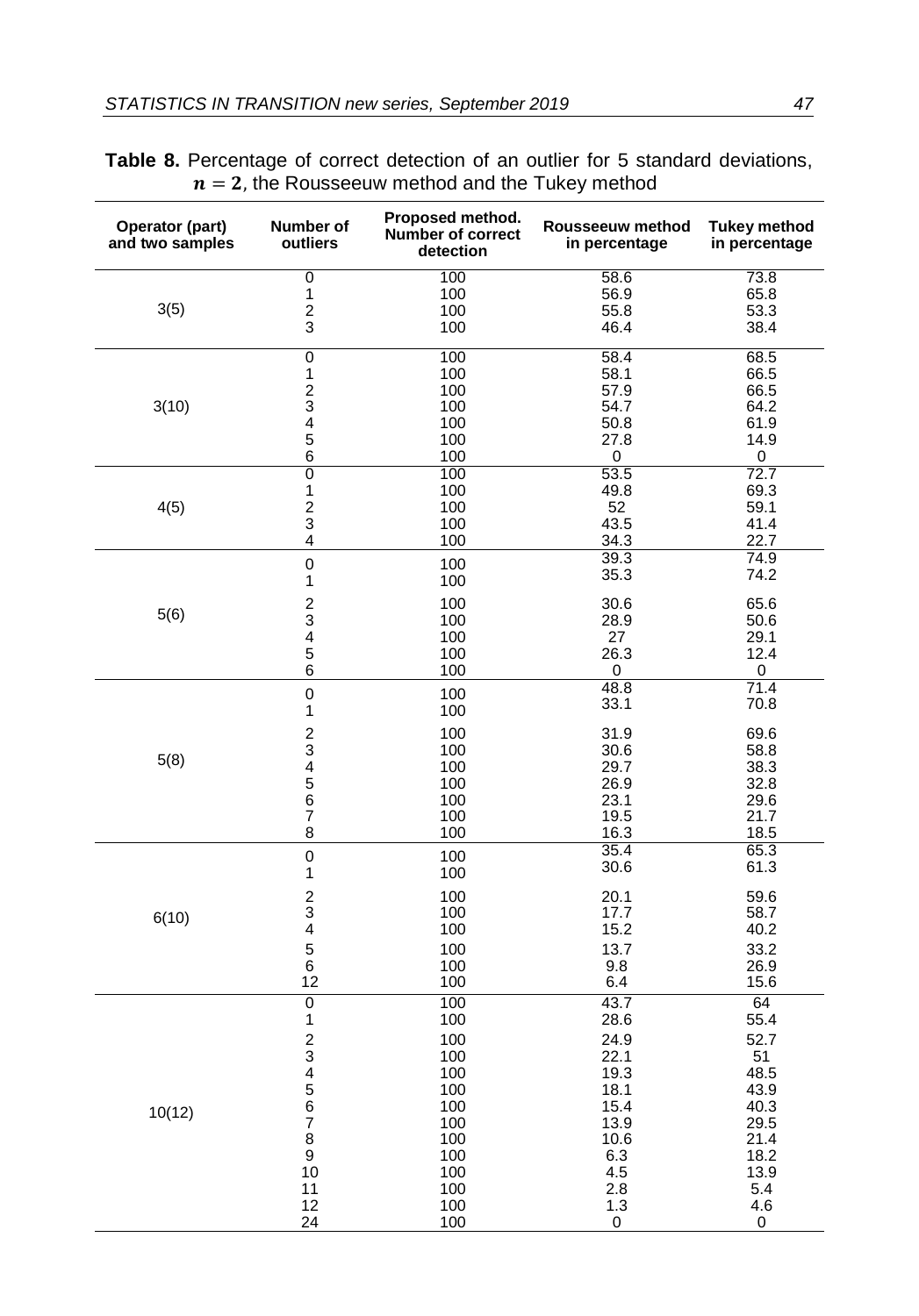| Operator(part)<br>and two samples | Number of<br>outliers   | Proposed method.<br><b>Number of correct</b><br>detection | Rousseeuw method<br>in percentage | <b>Tukey method</b><br>in percentage |  |
|-----------------------------------|-------------------------|-----------------------------------------------------------|-----------------------------------|--------------------------------------|--|
|                                   | $\mathbf 0$             | 100                                                       | 64.1                              | 72.3                                 |  |
| 3(5)                              | $\mathbf{1}$            | 100                                                       | 32.7                              | 33.5                                 |  |
|                                   | $\overline{c}$          | 100                                                       | 18.7                              | 16.6                                 |  |
|                                   | $\overline{0}$          | 100                                                       | 63.5                              | 72                                   |  |
|                                   | $\mathbf{1}$            | 100                                                       | 43.7                              | 46.2                                 |  |
|                                   | $\overline{c}$          | 100                                                       | 30.6                              | 29.3                                 |  |
|                                   | 3                       | 100                                                       | 22.1                              | 20.3                                 |  |
| 3(10)                             | 4                       | 100                                                       | 19.8                              | 15.4                                 |  |
|                                   | 5                       | 100                                                       | 16.1                              | 12.9                                 |  |
|                                   | $\,6$                   | 100                                                       | 10.5                              | 8.7                                  |  |
|                                   | 12                      | 100                                                       | $\mathbf 0$                       | $\mathsf 0$                          |  |
|                                   | $\pmb{0}$               | 100                                                       | 62.8                              | 72.3                                 |  |
|                                   | $\mathbf{1}$            | 100                                                       | 44.3                              | 46.1                                 |  |
|                                   | $\overline{c}$          | 100                                                       | 26.6                              | 25.8                                 |  |
|                                   | 3                       | 100                                                       | 22.9                              | 21.3                                 |  |
| 4(5)                              | $\overline{\mathbf{4}}$ | 100                                                       | 18.9                              | 20.8                                 |  |
|                                   | 5                       | 100                                                       | 16.2                              | 18.9                                 |  |
|                                   | 6                       | 100                                                       | 10.7                              | 13.2                                 |  |
|                                   | 7                       | 100                                                       | 0                                 | $\mathsf 0$                          |  |
|                                   | 8                       | 100                                                       | 0                                 | $\pmb{0}$                            |  |
|                                   | $\mathbf 0$             | 100                                                       | 62.2                              | 70.6                                 |  |
|                                   | $\mathbf{1}$            | 100                                                       | 40.4                              | 47.9                                 |  |
|                                   | $\overline{\mathbf{c}}$ | 100                                                       | 33.4                              | 27.3                                 |  |
| 5(8)                              | 3                       | 100                                                       | 22.7                              | 19.8                                 |  |
|                                   | 4                       | 100                                                       | 14.5                              | 12.3                                 |  |
|                                   | 5                       | 100                                                       | 11.8                              | 9.6                                  |  |
|                                   | 6                       | 100                                                       | 8.7                               | 5.4                                  |  |
|                                   | 12                      | 100                                                       | $\mathsf 0$                       | $\mathsf 0$                          |  |
|                                   | $\overline{0}$          | 100                                                       | 42.7                              | 59.5                                 |  |
|                                   | $\mathbf{1}$            | 100                                                       | 35.8                              | 45.5                                 |  |
|                                   | $\overline{c}$          | 100                                                       | 31.4                              | 30.9                                 |  |
|                                   | 3                       | 100                                                       | 24.7                              | 21.7                                 |  |
|                                   | 4                       | 100                                                       | 20.7                              | 14.1                                 |  |
|                                   | 5                       | 100                                                       | 16.2                              | 9.8                                  |  |
| 6(10)                             | 6                       | 100                                                       | 12.2                              | 6.4                                  |  |
|                                   | 7                       | 100                                                       | 6.3                               | 4.4                                  |  |
|                                   | 8                       | 100                                                       | 3.4                               | 4.1                                  |  |
|                                   | 9                       | 100                                                       | 1.7                               | 2.9                                  |  |
|                                   | 10                      | 100                                                       | 1.2                               | 0.9                                  |  |
|                                   | 11                      | 100                                                       | 0.4                               | 0.7                                  |  |
|                                   | 12                      | 100                                                       | 0.3                               | 0.6                                  |  |
|                                   | 24                      | 100                                                       | 0                                 | 0                                    |  |

**Table 9.** Percentage of correct detection of an outlier for 5 standard deviations,  $n = 4$ , the Rousseeuw method and the Tukey method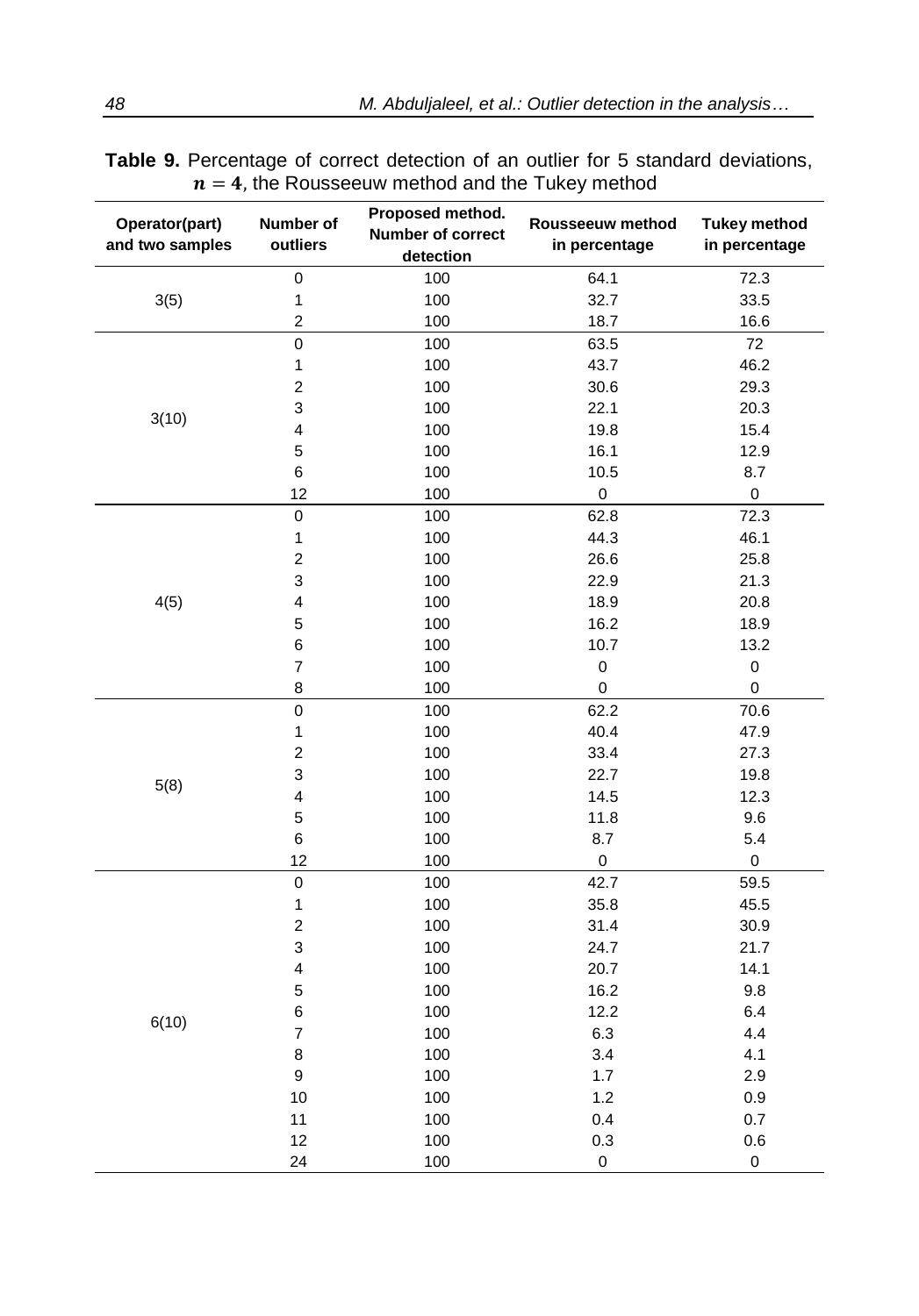| Operator (part)<br>and two samples | Number of<br>outliers        | <b>Proposed method</b><br>Number of correct<br>detection | <b>Rousseeuw</b><br>method<br>in percentage | <b>Tukey method</b><br>in percentage |
|------------------------------------|------------------------------|----------------------------------------------------------|---------------------------------------------|--------------------------------------|
|                                    | 0                            | 100                                                      | 58.6                                        | 73.8                                 |
|                                    | 1                            | 100                                                      | 58                                          | 71.2                                 |
| 3(5)                               | $\overline{\mathbf{c}}$      | 100                                                      | 57.4                                        | 62.1                                 |
|                                    | 3                            | 100                                                      | 54.5                                        | 52.4                                 |
|                                    | $\overline{0}$               | 100                                                      | 55.4                                        | 72.6                                 |
|                                    | $\mathbf{1}$                 | 100                                                      | 54.5                                        | 71                                   |
|                                    | $\overline{\mathbf{c}}$      | 100                                                      | 54.3                                        | 64.9                                 |
| 3(10)                              | 3<br>$\overline{\mathbf{4}}$ | 100                                                      | 52.4                                        | 60.6<br>58.5                         |
|                                    | 5                            | 100<br>100                                               | 44.9<br>36.3                                | 51.2                                 |
|                                    | $\overline{6}$               | 100                                                      | 28.5                                        | 49.8                                 |
|                                    | $\overline{0}$               | 100                                                      | 53.5                                        | 72.7                                 |
|                                    | $\mathbf 1$                  | 100                                                      | 52.8                                        | 71.8                                 |
| 4(5)                               | $\frac{2}{3}$                | 100                                                      | 51.9                                        | 68.4                                 |
|                                    |                              | 100                                                      | 50.6                                        | 55.4                                 |
|                                    | $\overline{\mathbf{4}}$      | 100                                                      | 42.5                                        | 35.7                                 |
|                                    | $\mathbf 0$                  | 100                                                      | 39.3                                        | 74.9                                 |
|                                    | $\mathbf{1}$                 | 100                                                      | 37.3                                        | 74.7                                 |
|                                    | $\frac{2}{3}$                | 100                                                      | 34.3                                        | 72.2                                 |
| 5(6)                               |                              | 100                                                      | 32.3                                        | 61.9                                 |
|                                    | $\overline{\mathbf{4}}$      | 100                                                      | 30.4                                        | 40.9                                 |
|                                    | 5                            | 100                                                      | 29.5                                        | 33.1                                 |
|                                    | 6                            | 100                                                      | 0<br>48.8                                   | 0<br>71.4                            |
|                                    | $\pmb{0}$                    | 100<br>100                                               | 24.9                                        | 76.2                                 |
|                                    | 1                            |                                                          |                                             |                                      |
|                                    | $\overline{c}$               | 100                                                      | 22.5                                        | 74.4                                 |
| 5(8)                               | 3                            | 100                                                      | 20.4                                        | 68.1                                 |
|                                    | $\overline{4}$               | 100                                                      | 19.3                                        | 49.5                                 |
|                                    | 5<br>6                       | 100<br>100                                               | 0<br>$\mathbf 0$                            | 0<br>$\mathbf 0$                     |
|                                    | $\overline{7}$               | 100                                                      | 0                                           | 0                                    |
|                                    | 8                            | 100                                                      | 0                                           | 0                                    |
|                                    | $\pmb{0}$                    | 100                                                      | 35.4                                        | 65.3                                 |
|                                    | 1                            | 100                                                      | 34.6                                        | 64.2                                 |
|                                    |                              | 100                                                      | 32.8                                        | 61.9                                 |
| 6(10)                              | $\frac{2}{3}$                | 100                                                      | 29.5                                        | 59.7                                 |
|                                    | $\overline{\mathbf{4}}$      | 100                                                      | 24.6                                        | 56.7                                 |
|                                    | $\mathbf 5$                  | 100                                                      | 22.1                                        | 52.1                                 |
|                                    | 6<br>12                      | 100<br>100                                               | 19.8                                        | 44.9                                 |
|                                    | $\overline{0}$               | 100                                                      | 0<br>43.7                                   | 0<br>64                              |
|                                    | $\boldsymbol{0}$             | 100                                                      | 45.3                                        | 66.9                                 |
|                                    | $\mathbf 1$                  | 100                                                      | 42.9                                        | 63.7                                 |
| 10(12)                             | $\overline{\mathbf{c}}$      | 100                                                      | 37.3                                        | 59.8                                 |
|                                    | 3                            | 100                                                      | 28.5                                        | 52.4                                 |
|                                    | 4                            | 100                                                      | 21.8                                        | 49.6                                 |
|                                    | $\frac{5}{6}$                | 100                                                      | 19.6                                        | 38.5                                 |
|                                    |                              | 100                                                      | 16.5                                        | 32.4                                 |
|                                    | $\overline{\mathbf{7}}$      | 100                                                      | 12.5                                        | 30.9                                 |
|                                    | 8<br>$\boldsymbol{9}$        | 100<br>100                                               | 9.8<br>7.2                                  | 28.4<br>25.1                         |
|                                    | 10                           | 100                                                      | 5.4                                         | 22.9                                 |
|                                    | 11                           | 100                                                      | 3.7                                         | 21.4                                 |
|                                    | 12                           | 100                                                      | 2.1                                         | 17.6                                 |
|                                    | 24                           | 100                                                      | 0                                           | 0                                    |

# **Table 10.** Percentage of correct detection of an outlier for 10 standard deviations,  $n = 2$ , the Rousseeuw method and the Tukey method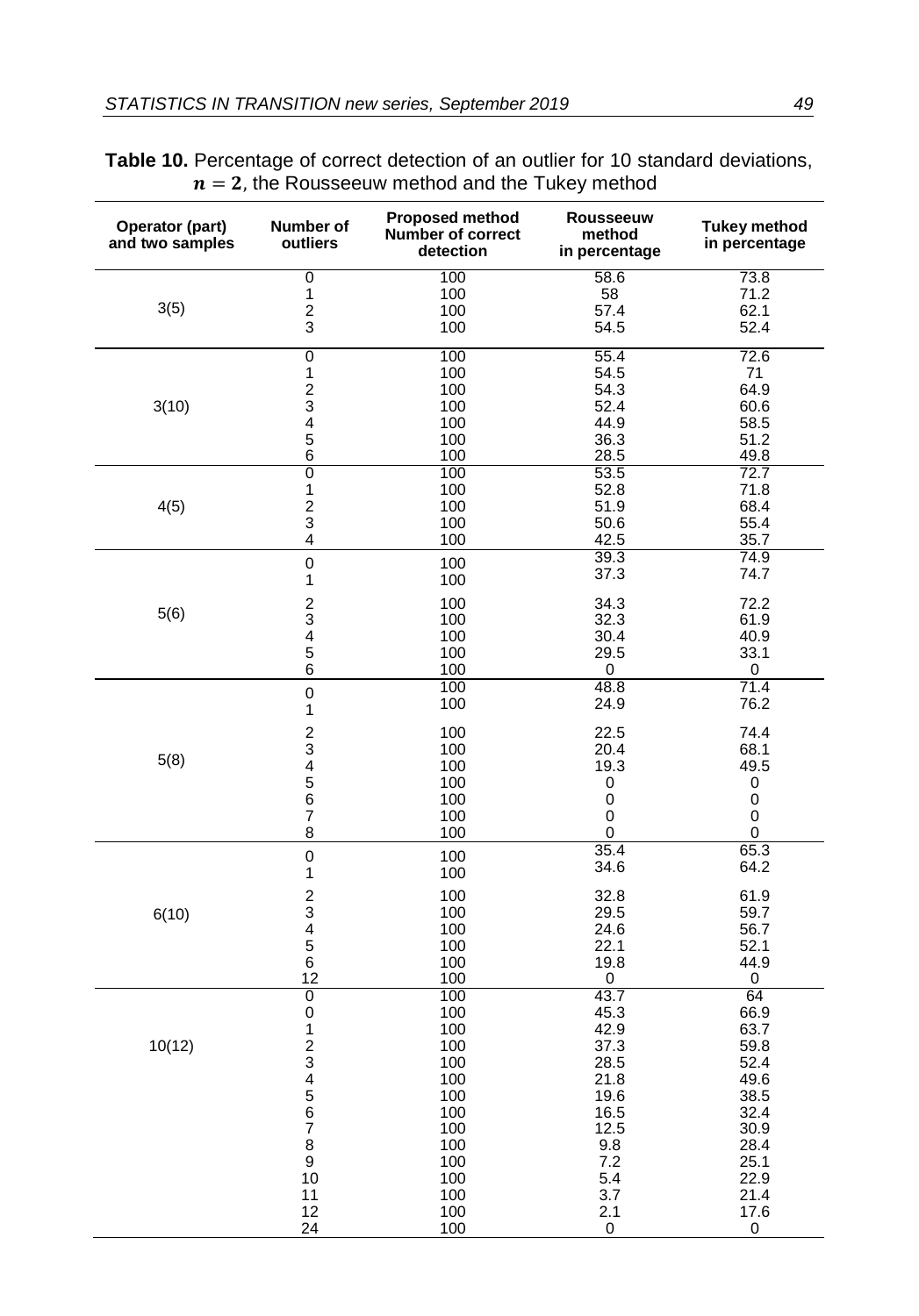| detection                                              |  |
|--------------------------------------------------------|--|
| $\overline{0}$<br>74.9<br>100<br>39.3                  |  |
| 1<br>100<br>38.9<br>66.6                               |  |
| $\overline{2}$<br>100<br>36.8<br>54.5                  |  |
| 3<br>3(5)<br>100<br>33.7<br>40.2                       |  |
| 4<br>100<br>29.5<br>38.4                               |  |
| 5<br>100<br>14.6<br>30.6                               |  |
| 6<br>100<br>10.9<br>25.4                               |  |
| 0<br>100<br>40.5<br>72.8                               |  |
| $\mathbf 1$<br>100<br>56.1<br>54.5                     |  |
| $\overline{c}$<br>100<br>50.9<br>40.2                  |  |
| 3<br>38.6<br>100<br>44.5                               |  |
| 3(10)<br>4<br>100<br>25.1<br>35.4                      |  |
| 5<br>100<br>23.9<br>32.4                               |  |
| $\,6$<br>21.2<br>100<br>29.6                           |  |
| 12<br>100<br>0<br>0                                    |  |
| 71.4<br>$\mathbf 0$<br>100<br>48.8                     |  |
| $\mathbf{1}$<br>100<br>52.2<br>50.5                    |  |
| $\overline{c}$<br>47.4<br>100<br>33.6                  |  |
| 3<br>32.1<br>33.9<br>100                               |  |
| $\overline{\mathbf{4}}$<br>4(5)<br>25.3<br>100<br>20.6 |  |
| 5<br>6.8<br>100<br>2.5                                 |  |
| 6<br>1.3<br>100<br>4.1                                 |  |
| $\boldsymbol{7}$<br>$\mathbf 0$<br>$\mathbf 0$<br>100  |  |
| 8<br>0<br>100<br>0                                     |  |
| $\mathbf 0$<br>47.7<br>70.7<br>100                     |  |
| 1<br>100<br>46.1<br>54.3                               |  |
| $\overline{c}$<br>100<br>34.3<br>36.9                  |  |
| 3<br>100<br>40.2<br>43.9                               |  |
| $\overline{\mathbf{4}}$<br>5(8)<br>28.5<br>33.7<br>100 |  |
| 5<br>100<br>21.9<br>30.4                               |  |
| 6<br>100<br>19.1<br>28.5                               |  |
| $\overline{7}$<br>12.9<br>21.4<br>100                  |  |
| 8<br>0<br>100<br>0                                     |  |
| $\overline{0}$<br>100<br>43.7<br>64                    |  |
| $\mathbf{1}$<br>41.6<br>100<br>54.6                    |  |
| $\overline{c}$<br>100<br>38.4<br>45.3                  |  |
| 3<br>100<br>42.1<br>36.8                               |  |
| $\overline{\mathbf{4}}$<br>100<br>35.2<br>38.8         |  |
| 5<br>32.1<br>36.9<br>100                               |  |
| 6<br>100<br>29.4<br>34.6<br>6(10)                      |  |
| $\overline{7}$<br>100<br>27.5<br>31.2                  |  |
| 8<br>100<br>24.3<br>29.5                               |  |
| $\boldsymbol{9}$<br>100<br>21.6<br>25.9                |  |
| 10<br>100<br>23.1<br>18.7                              |  |
| 11<br>100<br>21.8<br>13.6<br>12<br>100<br>10.2<br>17.3 |  |
| 24<br>100<br>$\boldsymbol{0}$<br>0                     |  |

| <b>Table 11.</b> Percentage of correct detection of an outlier for 10 standard deviations, |  |
|--------------------------------------------------------------------------------------------|--|
| $n = 4$ , the Rousseeuw method and the Tukey method                                        |  |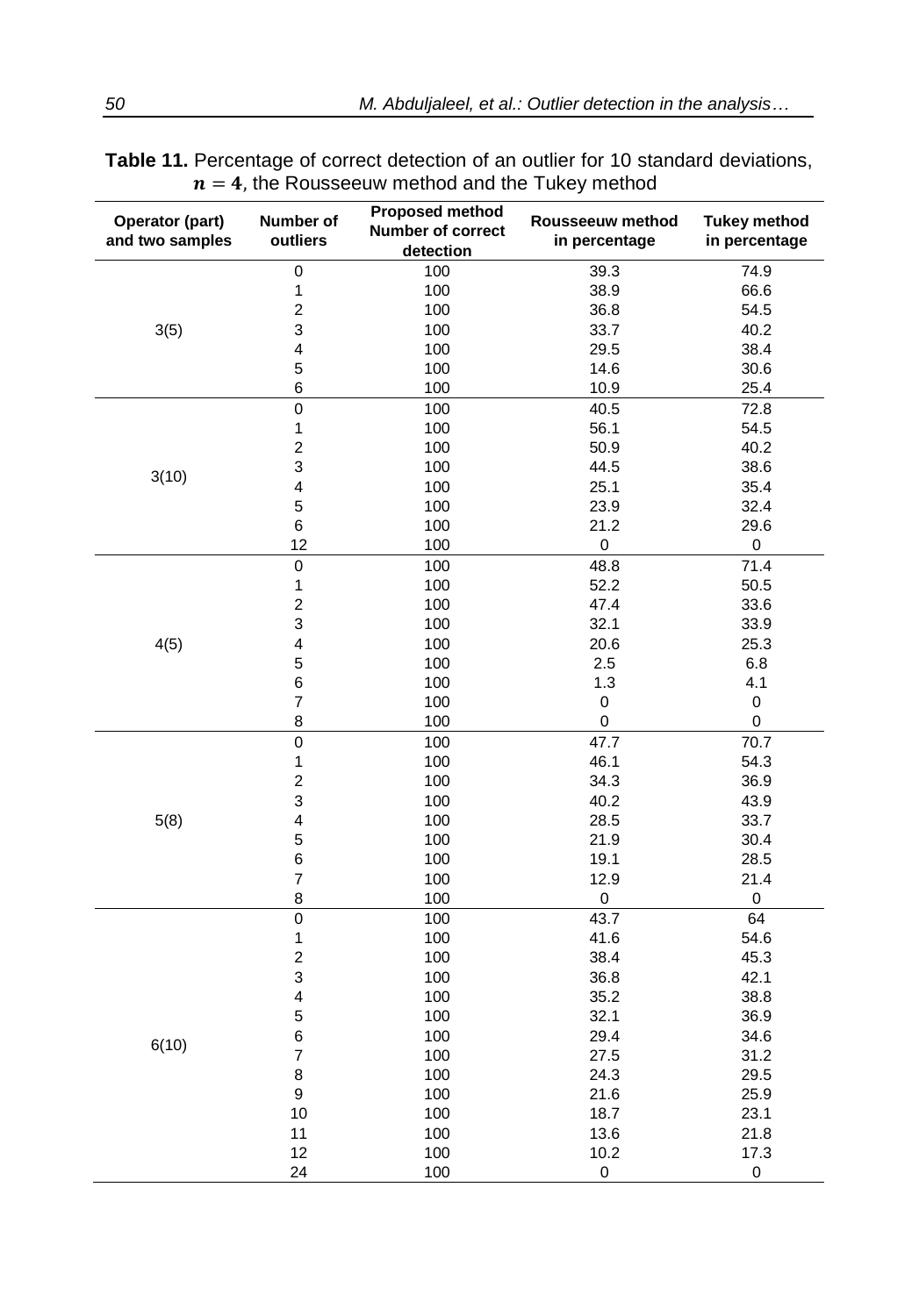### **3.3.2. Proposed method on numerical example**

To show the superiority of the proposed method in outlier detection in nested Gage R&R study, a numerical example is presented. This data has been taken from (Erdmann et al., 2009), described in the health section. This features of the quality improvement were to take measurements for a body temperature of patients. The measurement of the temperature has been taken using an ear thermometer. The normal body temperature for any individual range from 35 °C, which is a lower specification limit (LSL), to 40  $^{\circ}$ C, which is an upper specification limit (USL). The quality of the temperature measurement is assessed through a Gage R&R study. The nurses handling the ear thermometer may cause some variation. The other group of variation for the experiment involved different healthy persons. A single ear thermometer is used by all the nurses. Each patient is measured in the right and left ear. The experiment has been assumed to involve 3 nurses (operators) and each nurse measures 10 different healthy persons, four times. Table 12 shows the collected data of the health section.

To see the effect of outliers on the variability's measurements, we purposely contaminate the data with a certain number of outliers. The outliers are created by replacing one observation of each operator with (*maximum value of observation*  $+10$  *sd in each operator*). The outlier is represented in bold, in Table 12.

|          | Operator 1 Jolan |      |                | Operator 2 Mariska |                |      |      | Operator 3 Paula |      |      |                |      |
|----------|------------------|------|----------------|--------------------|----------------|------|------|------------------|------|------|----------------|------|
| Patients | 1                |      | 2              |                    | 1              |      | 2    |                  | 1    |      | 2              |      |
|          | r                | 1    | r              | 1                  | r              | 1    | r    | 1                | r    | 1    | r              | 1    |
| 1        | 37.3             | 37.5 | 37.3           | 37.5               | 37.5           | 37.7 | 37.3 | 37.6             | 37.5 | 37.6 | 37.4           | 37.5 |
| 2        | 37               | 37.3 | 36.7           | 36.8               | 37.5           | 37.3 | 37.4 | 37.2             | 37.4 | 37.4 | 37.3           | 37.1 |
| 3        | 36.4             | 37   | 37.3           | 37                 | 37.5           | 37.3 | 37.4 | 37.1             | 37.6 | 37.4 | 37.2           | 37   |
| 4        | 37.6             | 37.5 | 37.6           | 37.4               | 37.5           | 37.5 | 37.5 | 37.7             | 37.7 | 37.6 | 37.6           | 37.5 |
| 5        | 36.7             | 37.6 | 37.8<br>(41.8) | 37.5               | 37.9           | 37.5 | 37.6 | 37.6             | 37.9 | 37.6 | 37.9<br>(41.2) | 37.8 |
| 6        | 37.5             | 37.7 | 37.6           | 37.3               | 38.4<br>(41.6) | 38   | 37.8 | 37.8             | 37.6 | 37.9 | 37.8           | 37.8 |
| 7        | 37               | 36.9 | 37.1           | 37.3               | 37.1           | 37.3 | 37.4 | 37.5             | 37.2 | 37.4 | 37.1           | 37.2 |
| 8        | 37.7             | 37.4 | 37.6           | 37.4               | 37.6           | 37.5 | 37.5 | 37.1             | 37.5 | 37.4 | 37.2           | 36.9 |
| 9        | 36.4             | 36.5 | 37.6           | 36.1               | 37.1           | 36.9 | 36.7 | 36.8             | 37   | 36.4 | 36.9           | 36.8 |
| 10       | 37.2             | 37.4 | 37             | 37.3               | 37.1           | 37.2 | 37.2 | 37.2             | 37.1 | 37.2 | 37             | 37.3 |

**Table 12.** Data of the nested Gage R&R experiment showing 3 different operators, 10 parts, and 4 samples in each part

The residuals  $r_i$ , the  $z_i$  of the Rousseeuw and Mia Hubert method, the interval of the Tukey method and our proposed  $T_{mm}$  method are presented in [Table 13 A and Table 13 B].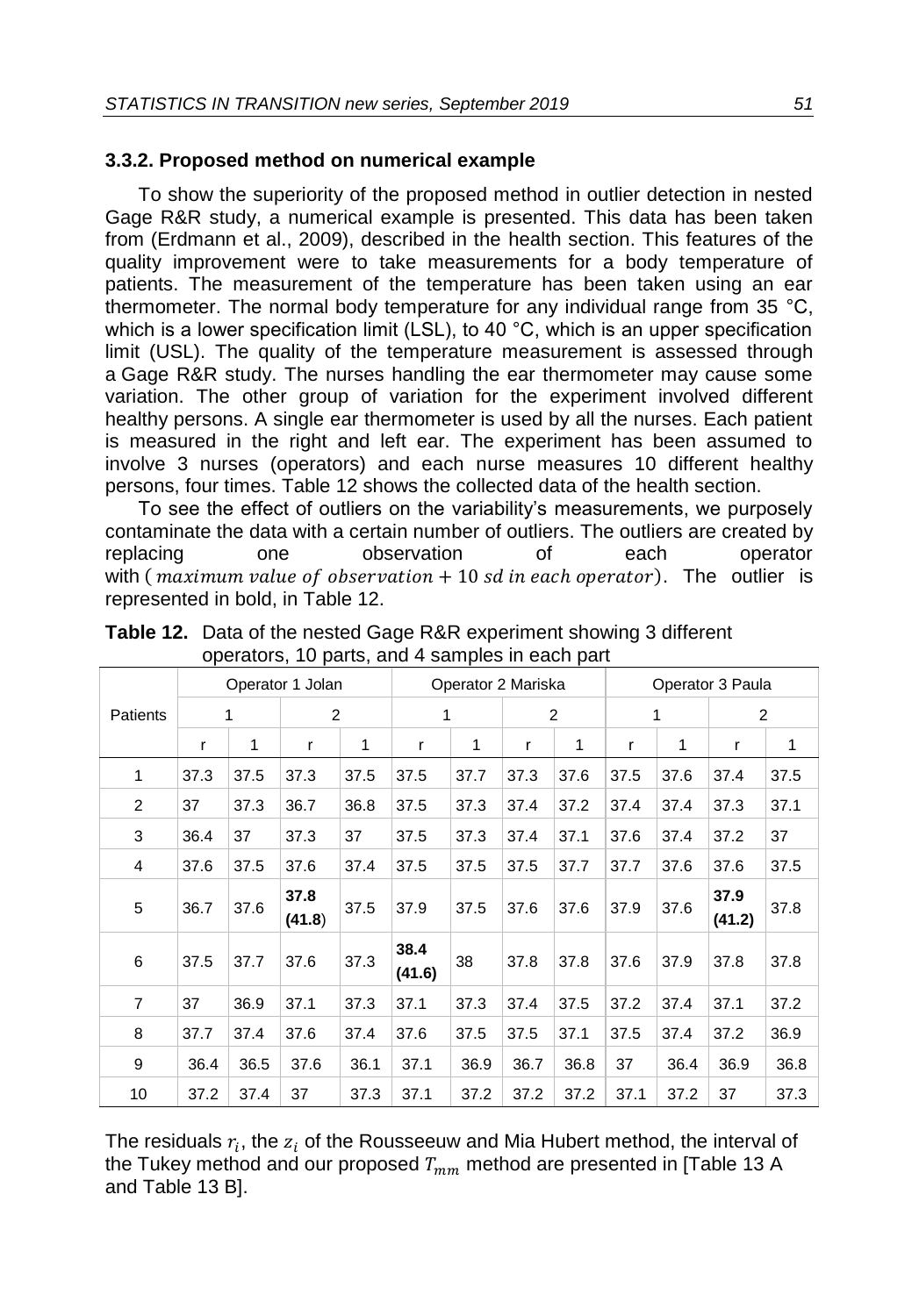| No              | Residuals $r_i$            | $z_i$                  | <b>Tukey interval</b>                     | $T_{\it{mm}}$                  |
|-----------------|----------------------------|------------------------|-------------------------------------------|--------------------------------|
| 1               | $-0.0919549$               | $-0.3372$              | $(-0.46317, 4.3683)$                      | 0.16531454                     |
| $\overline{2}$  | $-0.3157705$               | $-1.3486$              | (-0.46317,4.3683)                         | -0.56743098                    |
| 3               | $-0.7634017$               | $-3.3715$              | $(-0.46317, 4.3683)$                      | -1.37166387                    |
| 4               | 0.13186072                 | 0.67431                | (-0.46317,4.3683)                         | 0.236801906                    |
| 5               | $-0.5395861$               | $-2.3601$              | $(-0.46317, 4.3683)$                      | $-0.96954743$                  |
| 6               | 0.05725552                 | 0.33715                | $(-0.46317, 4.3683)$                      | 0.102763091                    |
|                 | $-0.3157705$               | $-1.3486$              | $-0.46317.4.3683$                         | $-0.56743098$                  |
| 8               | 0.20646592                 | 1.01146                | $-0.46317, 4.3683$                        | 0.370840721                    |
| 9               | $-0.7634017$               | $-3.3715$              | $(-0.46317, 4.3683)$                      | -1.37166387                    |
| 10              | $-0.1665601$               | $-0.6743$              | $-0.46317, 4.3683$                        | $-0.29935335$                  |
| 11<br>12        | 0.05725552<br>$-0.0919549$ | 0.33715                | $(-0.46317, 4.3683)$                      | 0.102763091                    |
| 13              | $-0.3157705$               | $-0.3372$<br>$-1.3486$ | $-0.46317, 4.3683$<br>$-0.46317, 4.3683$  | $-0.16531454$<br>$-0.56743098$ |
| 14              | 0.05725552                 | 0.33715                | $-0.46317, 4.3683$                        | 0.102763091                    |
| 15              | 0.13186072                 | 0.67431                | $-0.46317, 4.3683$                        | 0.236801906                    |
| 16              | 0.20646592                 | 1.01146                | $-0.46317, 4.3683$                        | 0.370840721                    |
| 17              | $-0.3903757$               | $-1.6858$              | $-0.46317, 4.3683$                        | $-0.7014698$                   |
| 18              | $-0.0173497$               | 3.4E-15                | $-0.46317, 4.3683$                        | -0.03127572                    |
| 19              | $-0.6887965$               | $-3.0344$              | $-0.46317, 4.3683$                        | -1.23762506                    |
| 20              | $-0.0173497$               | $3.4E - 15$            | $-0.46317, 4.3683$                        | $-0.03127572$                  |
| 21              | $-0.0919549$               | $-0.3372$              | $-0.46317, 4.3683$                        | $-0.16531454$                  |
| 22              | $-0.5395861$               | $-2.3601$              | $(-0.46317, 4.3683)$                      | $-0.96954743$                  |
| 23              | $-0.0919549$               | $-0.3372$              | (-0.46317,4.3683)                         | $-0.16531454$                  |
| 24              | 0.13186072                 | 0.67431                | $(-0.46317, 4.3683)$                      | 0.236801906                    |
| 25              | 3.26527912                 | 14.8348                | $-0.46317, 4.3683$                        | 5.866432121                    |
| 26              | 0.13186072                 | 0.67431                | $-0.46317, 4.3683$                        | 0.236801906                    |
| $\overline{27}$ | $-0.2411653$               | $-1.0115$              | $-0.46317.4.3683$                         | $-0.43339217$                  |
| 28              | 0.13186072                 | 0.67431                | -0.46317,4.3683                           | 0.236801906                    |
| 29              | 0.13186072                 | 0.67431                | $-0.46317, 4.3683$                        | 0.236801906                    |
| 30              | $-0.3157705$               | $-1.3486$              | $-0.46317, 4.3683$                        | $-0.56743098$                  |
| 31<br>32        | 0.05725552<br>$-0.4649809$ | 0.33715<br>$-2.0229$   | $-0.46317, 4.3683$<br>$-0.46317, 4.3683$  | 0.102763091<br>$-0.83550861$   |
| 33              | $-0.3157705$               | $-1.3486$              | $-0.46317, 4.3683$                        | $-0.56743098$                  |
| 34              | $-0.0173497$               | 3.4E-15                | $-0.46317, 4.3683$                        | $-0.03127572$                  |
| 35              | 0.05725552                 | 0.33715                | -0.46317.4.3683)                          | 0.102763091                    |
| 36              | $-0.0919549$               | $-0.3372$              | $-0.46317, 4.3683$                        | $-0.16531454$                  |
| 37              | $-0.0919549$               | $-0.3372$              | $-0.46317, 4.3683$                        | $-0.16531454$                  |
| 38              | $-0.0173497$               | 3.4E-15                | $-0.46317, 4.3683$                        | $-0.03127572$                  |
| 39              | $-0.9872173$               | $-4.383$               | $-0.46317.4.3683$                         | -1.77378031                    |
| 40              | $-0.0919549$               | $-0.3372$              | $-0.46317, 4.3683$                        | $-0.16531454$                  |
| 41              | 0.05725552                 | 0.33715                | $-0.46317, 4.3683$                        | 0.102763091                    |
| 42              | 0.05725552                 | 0.33715                | $-0.46317, 4.3683$                        | 0.102763091                    |
| 43              | 0.05725552                 | 0.33715                | $-0.46317, 4.3683$                        | 0.102763091                    |
| 44              | 0.05725552                 | 0.33715                | (-0.46317,4.3683)                         | 0.102763091                    |
| 45              | 0.35567632                 | 1.68577                | $-0.46317.4.3683$                         | 0.63891835                     |
| 46<br>47        | 3.11606872<br>$-0.2411653$ | 14.1605<br>$-1.0115$   | $-0.46317, 4.3683$<br>$-0.46317, 4.3683$  | 5.598354492<br>$-0.43339217$   |
| 48              | 0.13186072                 | 0.67431                | $-0.46317, 4.3683$                        | 0.236801906                    |
| 49              | $-0.2411653$               | $-1.0115$              | $-0.46317, 4.3683$                        | $-0.43339217$                  |
| 50              | $-0.2411653$               | $-1.0115$              | $(-0.46317, 4.3683)$                      | $-0.43339217$                  |
| 51              | 0.20646592                 | 1.01146                | $-0.46317, 4.3683$                        | 0.370840721                    |
| 52              | $-0.0919549$               | $-0.3372$              | -0.46317.4.3683)                          | -0.16531454                    |
| 53              | $-0.0919549$               | $-0.3372$              | $-0.46317, 4.3683$                        | $-0.16531454$                  |
| 54              | 0.05725552                 | 0.33715                | $-0.46317, 4.3683$                        | 0.102763091                    |
| 55              | 0.05725552                 | 0.33715                | $-0.46317, 4.3683$                        | 0.102763091                    |
| 56              | 0.43028152                 | 2.02293                | $-0.46317, 4.3683$                        | 0.772957164                    |
| 57              | $-0.0919549$               | $-0.3372$              | $-0.46317, 4.3683$                        | $-0.16531454$                  |
| 58              | 0.05725552                 | 0.33715                | $( -0.46317, 4.3683)$                     | 0.102763091                    |
| 59              | $-0.3903757$               | $-1.6858$              | (-0.46317,4.3683)<br>$(-0.46317, 4.3683)$ | $-0.7014698$<br>$-0.29935335$  |
| 60              | $-0.1665601$               | $-0.6743$              |                                           |                                |

**Table 13. A.** Residuals  $r_i$ ,  $z_i$ , the interval of Tukey and  $T_{mm}$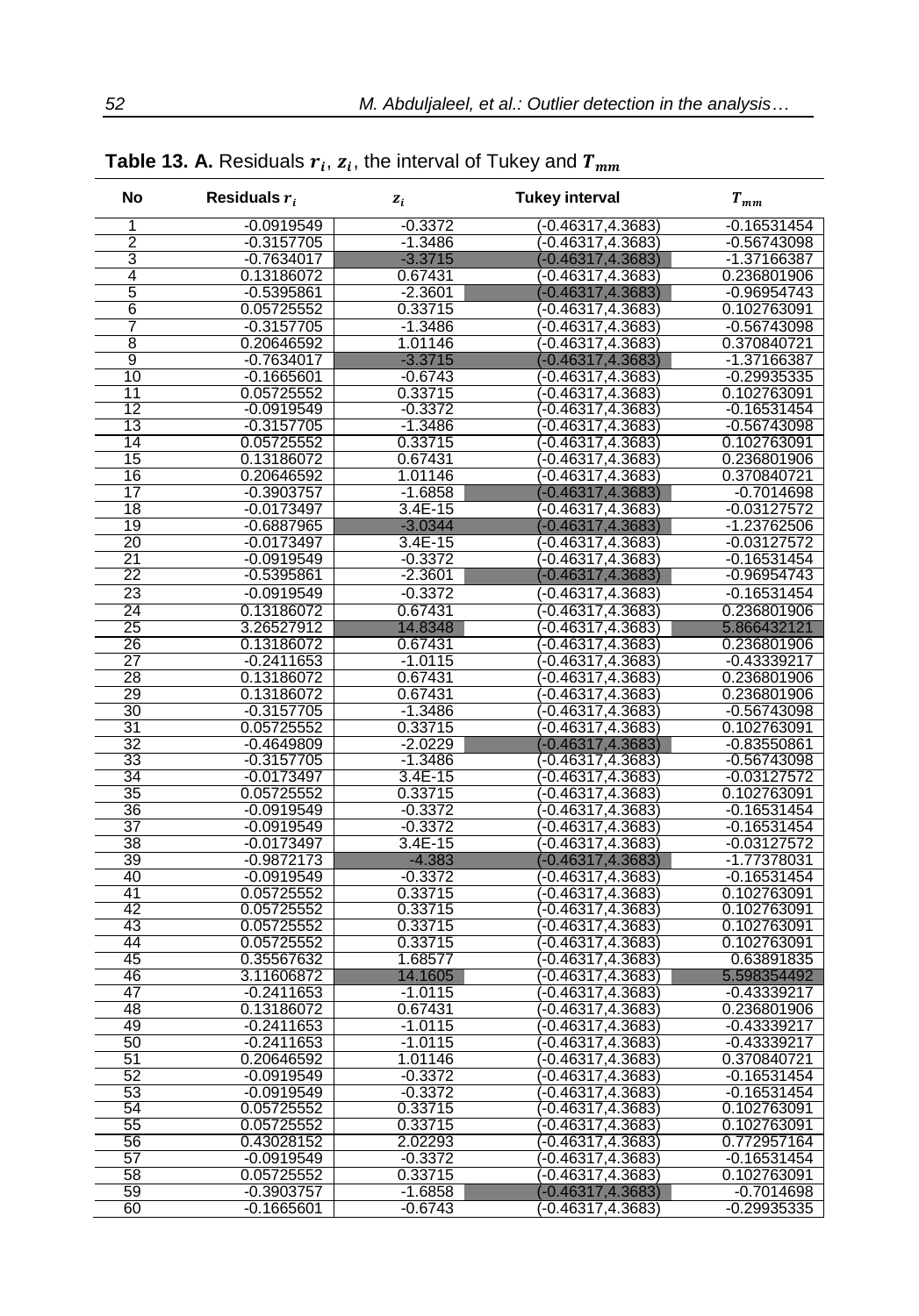| No         | Residuals $r_i$              | $z_i$                | <b>Tukey interval</b>                    | $T_{mm}$                     |
|------------|------------------------------|----------------------|------------------------------------------|------------------------------|
| 61         | $-0.0919549$                 | $-0.3372$            | $-0.46317, 4.3683$                       | $-0.16531454$                |
| 62         | $-0.0173497$                 | $3.4E - 15$          | $(-0.46317, 4.3683)$                     | $-0.03127572$                |
| 63         | $-0.0173497$                 | $3.4E - 15$          | (-0.46317,4.3683)                        | $-0.03127572$                |
| 64         | 0.05725552                   | 0.33715              | $( -0.46317, 4.3683 )$                   | 0.102763091                  |
| 65         | 0.13186072                   | 0.67431              | $\langle$ -0.46317,4.3683 $\rangle$      | 0.236801906                  |
| 66         | 0.28107112                   | 1.34862              | $(-0.46317, 4.3683)$                     | 0.504879535                  |
| 67         | $-0.0173497$                 | $3.4E - 15$          | $-0.46317, 4.3683$                       | $-0.03127572$                |
| 68         | 0.05725552                   | 0.33715              | (-0.46317,4.3683)                        | 0.102763091                  |
| 69         | $-0.5395861$                 | $-2.3601$            | $-0.46317.4.3683$                        | $-0.96954743$                |
| 70         | $-0.1665601$                 | $-0.6743$            | (-0.46317,4.3683)                        | $-0.29935335$                |
| 71         | 0.13186072                   | 0.67431              | $-0.46317.4.3683$                        | 0.236801906                  |
| 72         | $-0.1665601$                 | $-0.6743$            | $-0.46317, 4.3683$                       | $-0.29935335$                |
| 73         | $-0.2411653$                 | $-1.0115$            | $-0.46317, 4.3683$                       | $-0.43339217$                |
| 74         | 0.20646592                   | 1.01146              | $-0.46317, 4.3683$                       | 0.370840721                  |
| 75         | 0.13186072                   | 0.67431              | (-0.46317,4.3683)                        | 0.236801906                  |
| 76         | 0.28107112                   | 1.34862              | -0.46317,4.3683                          | 0.504879535                  |
| 77<br>78   | 0.05725552                   | 0.33715<br>$-1.0115$ | $-0.46317, 4.3683$                       | 0.102763091                  |
| 79         | $-0.2411653$<br>$-0.4649809$ | $-2.0229$            | $-0.46317, 4.3683$<br>$-0.46317, 4.3683$ | -0.43339217<br>$-0.83550861$ |
| 80         | $-0.1665601$                 | $-0.6743$            | (-0.46317,4.3683)                        | $-0.29935335$                |
| 81         | 0.05725552                   | 0.33715              | (-0.46317,4.3683)                        | 0.102763091                  |
| 82         | $-0.0173497$                 | $3.4E - 15$          | (-0.46317,4.3683)                        | $-0.03127572$                |
| 83         | 0.13186072                   | 0.67431              | $(-0.46317, 4.3683)$                     | 0.236801906                  |
| 84         | 0.20646592                   | 1.01146              | (-0.46317,4.3683)                        | 0.370840721                  |
| 85         | 0.35567632                   | 1.68577              | $(-0.46317, 4.3683)$                     | 0.63891835                   |
| 86         | 0.13186072                   | 0.67431              | (-0.46317,4.3683)                        | 0.236801906                  |
| 87         | $-0.1665601$                 | $-0.6743$            | $-0.46317, 4.3683$                       | $-0.29935335$                |
| 88         | 0.05725552                   | 0.33715              | $-0.46317, 4.3683$                       | 0.102763091                  |
| 89         | $-0.3157705$                 | $-1.3486$            | $-0.46317, 4.3683$                       | $-0.56743098$                |
| 90         | $-0.2411653$                 | $-1.0115$            | (-0.46317,4.3683)                        | -0.43339217                  |
| 91         | 0.13186072                   | 0.67431              | 1-0.46317,4.3683                         | 0.236801906                  |
| 92         | $-0.0173497$                 | 3.4E-15              | $-0.46317, 4.3683$                       | $-0.03127572$                |
| 93         | $-0.0173497$                 | $3.4E - 15$          | $-0.46317, 4.3683$                       | $-0.03127572$                |
| 94         | 0.13186072                   | 0.67431              | -0.46317,4.3683)                         | 0.236801906                  |
| 95         | 0.13186072                   | 0.67431              | $-0.46317, 4.3683$                       | 0.236801906                  |
| 96         | 0.35567632                   | 1.68577              | (-0.46317,4.3683)                        | 0.63891835                   |
| 97         | $-0.0173497$                 | 3.4E-15              | (-0.46317,4.3683                         | $-0.03127572$                |
| 98         | $-0.0173497$                 | $3.4E - 15$          | $-0.46317, 4.3683$                       | $-0.03127572$                |
| 99         | $-0.7634017$                 | $-3.3715$            | $-0.46317, 4.3683$                       | -1.37166387                  |
| 100        | $-0.1665601$                 | $-0.6743$            | $-0.46317, 4.3683$                       | $-0.29935335$                |
| 101        | $-0.0173497$                 | 3.4E-15              | (-0.46317,4.3683)                        | $-0.03127572$                |
| 102        | $-0.0919549$                 | $-0.3372$            | $-0.46317, 4.3683$                       | $-0.16531454$                |
| 103        | $-0.1665601$                 | $-0.6743$            | 1-0.46317,4.3683                         | $-0.29935335$<br>0.236801906 |
| 104<br>105 | 0.13186072<br>2.81764792     | 0.67431<br>12.8119   | $-0.46317, 4.3683$<br>$-0.46317.4.3683$  | 5.062199233                  |
| 106        | 0.28107112                   | 1.34862              | $-0.46317, 4.3683$                       | 0.504879535                  |
| 107        | $-0.2411653$                 | $-1.0115$            | (-0.46317,4.3683)                        | $-0.43339217$                |
| 108        | $-0.1665601$                 | $-0.6743$            | 1-0.46317,4.3683                         | $-0.29935335$                |
| 109        | $-0.3903757$                 | $-1.6858$            | $-0.46317, 4.3683$                       | $-0.7014698$                 |
| 110        | $-0.3157705$                 | $-1.3486$            | $( -0.46317, 4.3683 )$                   | $-0.56743098$                |
| 111        | 0.05725552                   | 0.33715              | (-0.46317,4.3683)                        | 0.102763091                  |
| 112        | -0.2411653                   | $-1.0115$            | (-0.46317,4.3683)                        | $-0.43339217$                |
| 113        | -0.3157705                   | $-1.3486$            | (-0.46317,4.3683)                        | $-0.56743098$                |
| 114        | 0.05725552                   | 0.33715              | (-0.46317,4.3683)                        | 0.102763091                  |
| 115        | 0.28107112                   | 1.34862              | $-0.46317, 4.3683$                       | 0.504879535                  |
| 116        | 0.28107112                   | 1.34862              | $-0.46317, 4.3683$                       | 0.504879535                  |
| 117        | $-0.1665601$                 | $-0.6743$            | (-0.46317,4.3683)                        | $-0.29935335$                |
| 118        | $-0.3903757$                 | $-1.6858$            | (-0.46317,4.3683)                        | $-0.7014698$                 |
| 119        | $-0.4649809$                 | $-2.0229$            | (-0.46317,4.3683)                        | $-0.83550861$                |
| 120        | $-0.0919549$                 | $-0.3372$            | (-0.46317.4.3683)                        | $-0.16531454$                |

### **Table 13. B.** Residuals  $r_i$ ,  $z_i$ , the interval of Tukey and  $T_{mm}$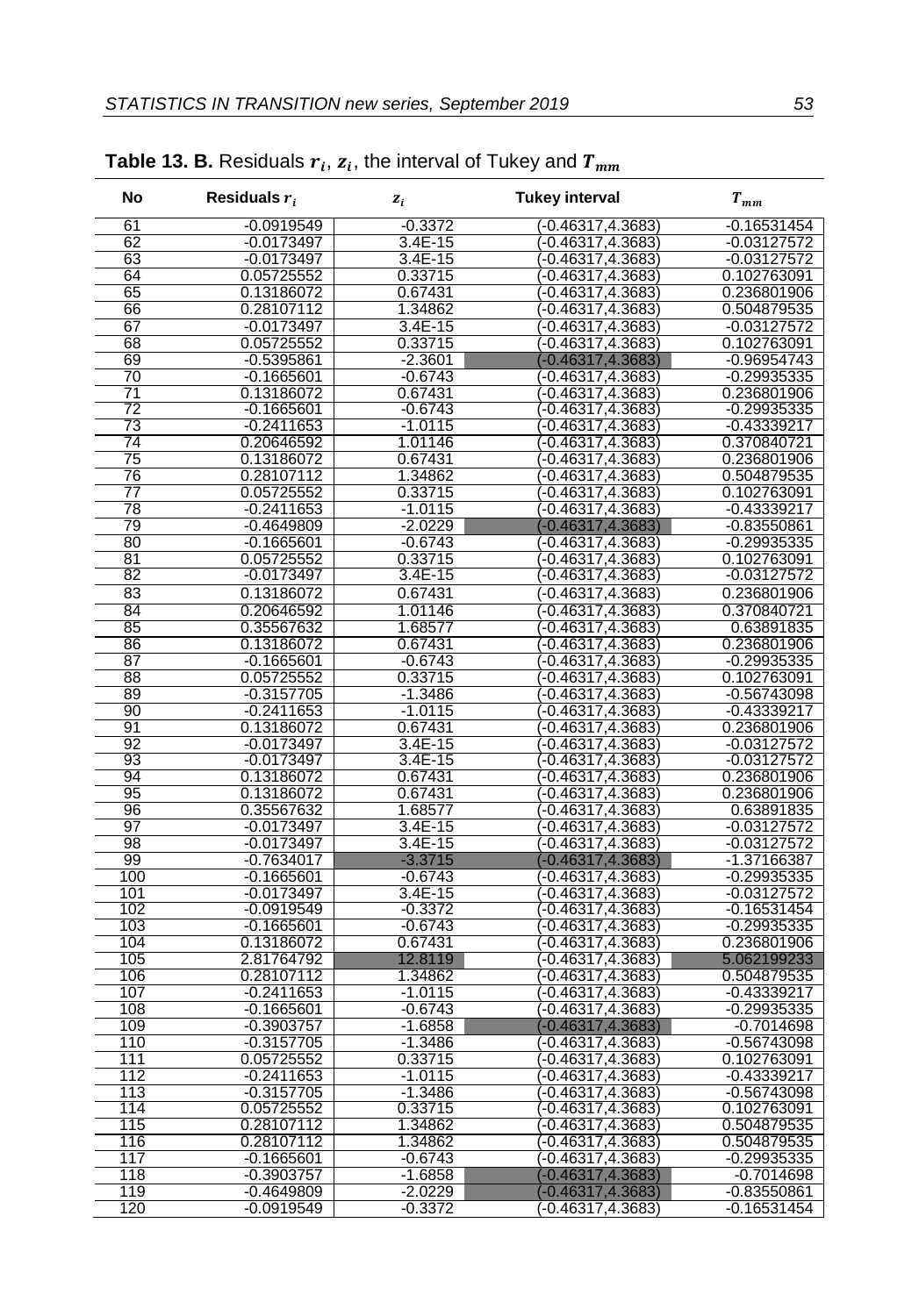It can be observed from Tables [13 A and Table 13 B] that our proposed method can detect the 3 outliers that are purposely placed in the data set. However, the Rousseeuw method detects 8 outliers and the Tukey method detects 15 outliers.

# **5 Conclusion**

Outliers have an adverse effect on the analysis of the nested Gage R&R measurements and give a misleading conclusion. Therefore, they should be detected at the outset before further analysis is carried out. Once the outlier is detected, the management should find out whether this outlier was caused by the parts or operators handling the equipment or it is a true error from random variation. Proper action should be taken if those outliers are due to operators or parts. As such, it is very crucial to have an efficient method of identifying outliers. We propose a new method,  $T_{mm}$  in this regard. The simulation study and the numerical example clearly show that our proposed method is able to successfully identify an outlier with no masking effect. Nonetheless, the other two methods are not performing well and suffer from masking effect.

# **REFERENCES**

- MACINTOSH, N. B., QUATTRONE, P., (2010). Management accounting and control systems: An organizational and sociological approach: John Wiley Sons.
- BOURNE, M., MELNYK, S., FAULL, N., FRANCO-SANTOS, M., KENNERLEY, M., MICHELI, P., GRAY, D., (2007). Towards a definition of a business performance measurement system. International Journal of Operations and Production Management, 27(8), pp. 784–801.
- HE, S.-G., WANG, G. A., COOK, D. F., (2011). Multivariate measurement system analysis in multisite testing: An online technique using principal component analysis. Expert Systems with Applications, 38(12), pp. 14602–14608.
- BURDICK, R. K., BORROR, C. M., MONTGOMERY, D. C., (2003). A review of methods for measurement systems capability analysis. Journal of Quality Technology, 35(4), p. 342.
- AWAD, M., ERDMANN, T. P., SHANSHAL, Y., BARTH, B., (2009). A measurement system analysis approach for hard-to-repeat events. Quality Engineering, 21(3), pp. 300–305.
- PERUCHI, R. S., BALESTRASSI, P. P., DE PAIVA, A. P., FERREIRA, J. R., DE SANTANA CARMELOSSI, M., (2013). A new multivariate gage R&R method for correlated characteristics. International Journal of Production Economics, 144(1), pp. 301–315.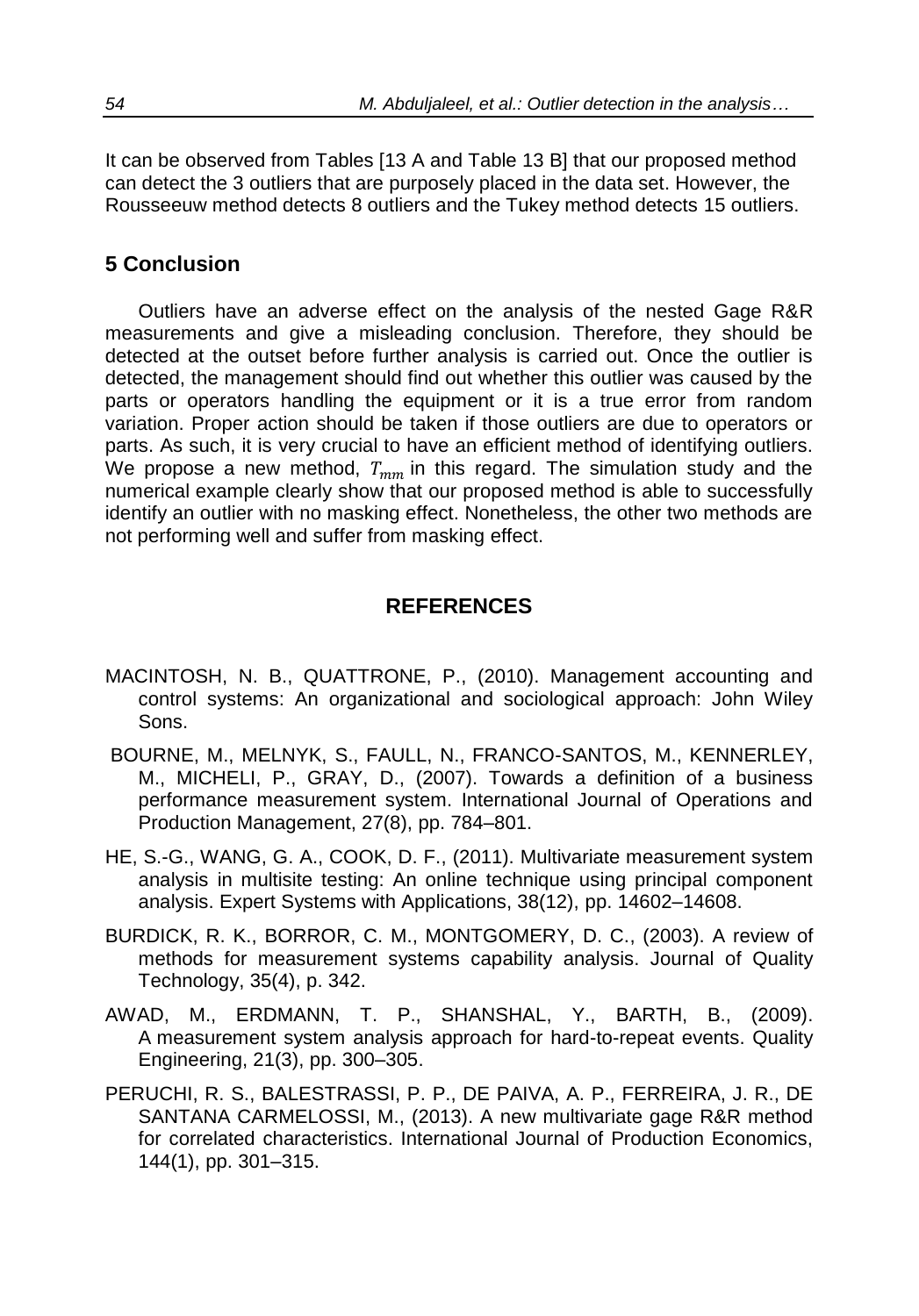- GREJDA, R., MARSH, E., VALLANCE, R., (2005). Techniques for calibrating spindles with nanometer error motion. Precision engineering, 29(1), pp. 113– 123.
- PARKER, D. H., ANDERSON, R., EGAN, D., FAKES, T., RADCLIFF, B., SHELTON, J. W., (2005). Weighing the world's heaviest telescope at eight points with corrections for lifting perturbations. Precision engineering, 29(3), pp. 354–360.
- PIRATELLI-FILHO, A., FERNANDES, F. H. T., ARENCIBIA, R. V., (2012). Application of virtual spheres plate for AACMMs evaluation. Precision engineering, 36(2), pp. 349–355.
- BURDICK, R. K., BORROR, C. M., MONTGOMERY, D. C., (2003). A review of methods for measurement systems capability analysis. Journal of Quality Technology, 35(4), p. 342.
- WANG, F.-K., CHIEN, T.-W., (2010). Process-oriented basis representation for a multivariate gauge study. Computers Industrial Engineering, 58(1), pp. 143– 150.
- FLYNN, M. J., SARKANI, S., MAZZUCHI, T. A., (2009). Regression analysis of automatic measurement systems. IEEE Transactions on Instrumentation and Measurement, 58(10), pp. 3373–3379.
- PARENTE, E., PATEL, H., CALDEO, V., PIRAINO, P., MCSWEENEY, P. L., (2012). RP-HPLC peptide profiling of cheese extracts: a study of sources of variation, repeatability and reproducibility. Food Chemistry, 131(4), pp. 1552– 1560.
- HOFFA, D. W., LAUX, C. M., (2007). Gauge R&R: an effective methodology for determining the adequacy of a new measurement system for micron-level metrology.
- ERDMANN, T. P., DOES, R. J., BISGAARD, S., (2009). Quality quandaries\* a gage R&R study in a hospital. Quality Engineering, 22(1), pp. 46–53.
- NO, A., COMMITTEE, A. M., (2015). Using the Grubbs and Cochran tests to identify outliers. Analytical Methods, 7(19), pp. 7948–7950.
- STEVENS, N. T., STEINER, S. H., BROWNE, R. P., & MACKAY, R. J., (2013). Gauge R&R studies that incorporate baseline information. IIE Transactions, 45(11), pp. 1166–1175.
- EXCEL SPC FOR EXCEL, (2013). Access date: 1 January 2017 "Destructive Gage R&R Analysis" [https://www.spcforexcel.com/knowledge/measurement](https://www.spcforexcel.com/knowledge/measurement-systems-analysis/destructive-gage-rr-analysis)[systems-analysis/destructive-gage-rr-analysis.](https://www.spcforexcel.com/knowledge/measurement-systems-analysis/destructive-gage-rr-analysis)
- RELIASOFT CORPORATION., EXPERIMENT DESIGN AND ANALYSIS REFERENCE, (2015), Worldwide Headquarters, p. 379.
- LEE, E. F., CZABOTAR, P. E., SMITH, B. J., DESHAYES, K., ZOBEL, K., COLMAN, P. M., FAIRLIE, W. D., (2007). Crystal structure of ABT-737 complexed with Bcl-x L: implications for selectivity of antagonists of the Bcl-2 family. Cell death and differentiation, 14(9), p. 1711.